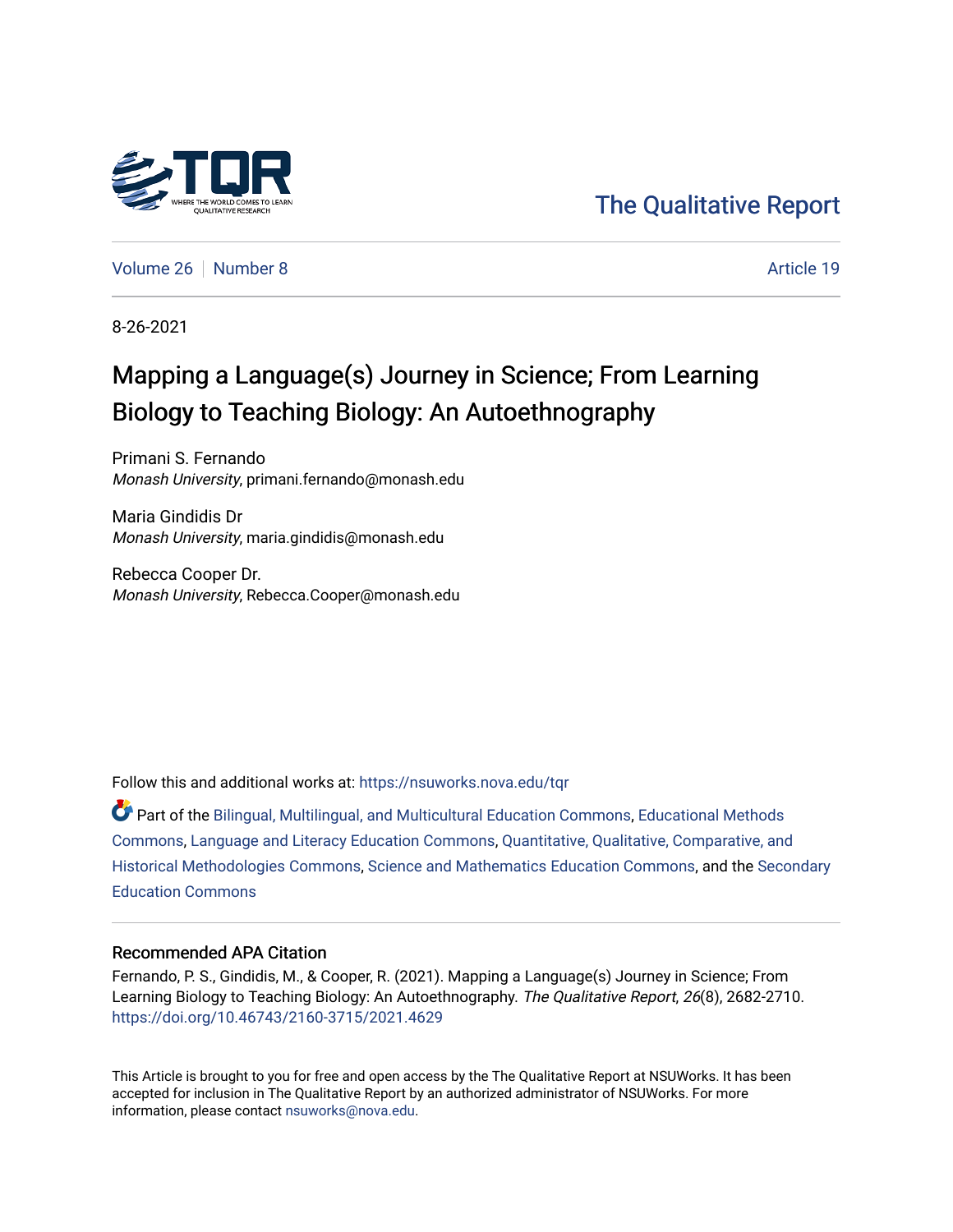# **Qualitative Research Graduate Certificate** Indulge in Culture Exclusively Online . 18 Credits **LEARN MORE**

### Mapping a Language(s) Journey in Science; From Learning Biology to Teaching Biology: An Autoethnography

### Abstract

This paper focuses on my experience as an English as an Additional Language (EAL) student in the context of multiple emigrations and investigates the formation of my identity as an EAL science student, science Education researcher, and science teacher. The study was guided by both my innate curiosity and the research question that sought to explore which factors significantly affected my journey of developing my English language and science knowledge based on my experience as an EAL student. The second and third authors acted as critical friends to provide a layer of reliability to the study. Within the autoethnography methodology (Ellis et al., 2011), I used Bourdieu's cultural capital to frame the thematic analysis (Bourdieu, 1986). In this paper, we show how the range of factors that affected my journey of developing my English language and science knowledge can be ascribed to Bourdieu's cultural capital and we posit how support can be provided to future EAL students based on this.

### Keywords

EAL, LBOTE, auto-ethnography, pedagogy, science teaching, cultural capital, Bourdieu, teaching strategies, learning strategies

### Creative Commons License



This work is licensed under a [Creative Commons Attribution-Noncommercial-Share Alike 4.0 International](https://creativecommons.org/licenses/by-nc-sa/4.0/)  [License](https://creativecommons.org/licenses/by-nc-sa/4.0/).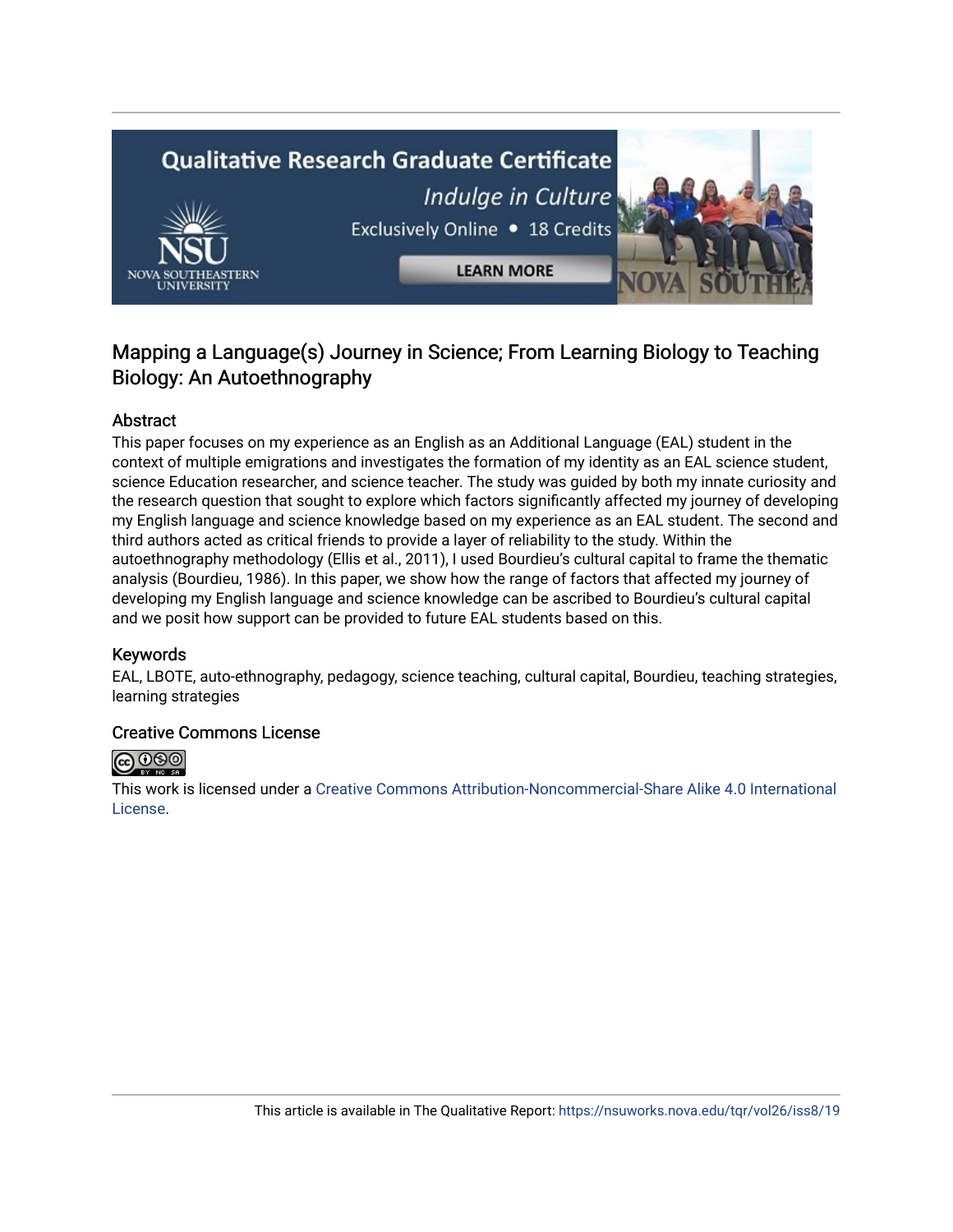

### **Mapping a Language(s) Journey in Science; From Learning Biology to Teaching Biology: An Autoethnography**

Primani Fernando, Maria Gindidis, and Rebecca Cooper Monash University, Melbourne, Victoria, Australia

This paper focuses on my experience as an English as an Additional Language (EAL) student in the context of multiple emigrations and investigates the formation of my identity as an EAL science student, science Education researcher, and science teacher. The study was guided by both my innate curiosity and the research question that sought to explore which factors significantly affected my journey of developing my English language and science knowledge based on my experience as an EAL student. The second and third authors acted as critical friends to provide a layer of reliability to the study. Within the autoethnography methodology (Ellis et al., 2011), I used Bourdieu's cultural capital to frame the thematic analysis (Bourdieu, 1986). In this paper, we show how the range of factors that affected my journey of developing my English language and science knowledge can be ascribed to Bourdieu's cultural capital and we posit how support can be provided to future EAL students based on this.

*Keywords:* EAL, LBOTE, auto-ethnography, pedagogy, science teaching, cultural capital, Bourdieu, teaching strategies, learning strategies

The teacher asks me a question. She talks really fast. But I know English. I studied English in Sri Lanka and I was the top student in my class. I am very good at spelling big words. But I do not understand what the teacher is saying. She is waiting for me to answer. Now everyone else in the class turns to me as well. I nod yes and say, "Yes, teacher." She nods back satisfied and continues to talk to the whole class. I look at the drawing on the board and copy down the labels into my worksheet. I am not sure what I am doing. I must be doing it right because as the teacher walks past me, she looks at my work and gives another satisfied nod. I continue to copy down the words on the picture. I still do not know what I am doing.

If I had had experience as a mainstream local student, I would have had the English knowledge to communicate and ask questions for clarification. I would have known what the teachers expected me to say when I did not understand. In Sri Lanka, it was rude to speak up to the teacher. You should stay quiet, listen, and nod. Even if I thought to say something, I did not know how to communicate that I did not understand. If I had the cultural experience of science knowledge, I would have known that it was important to know more than just the words. I would have known that I needed to understand the meaning behind the words, how the words were related and what story it was telling. I would have known how to use different tools to look up the words. I did not know that then, but I learned.

At that time, I did not know how much I was lacking in the cultural capital that was necessary to succeed in school. Bourdieu refers to cultural capital as knowing the rules for the game of life (Bourdieu, 1986). Cultural capital refers to the knowledge, skills, and behaviours that are required to succeed in society and it is transmitted to an individual within their sociocultural context (Claussen & Osborne, 2013). As a student and even as a teacher, I was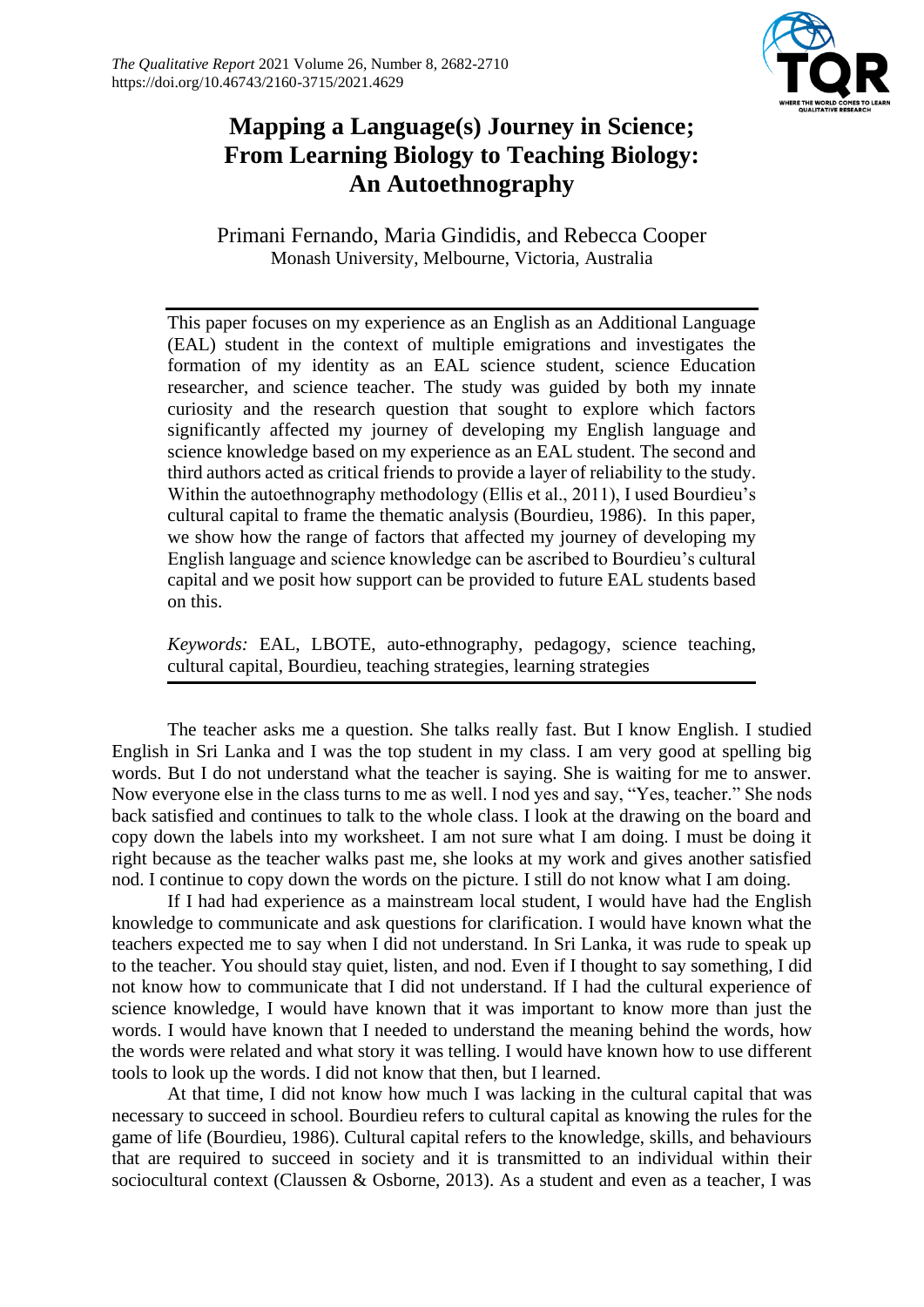unaware of my lack in cultural capital. When I started my research, my supervisors, the second and third authors, asked me to reflect on my past and how it framed me as a researcher. It was at that point, with my research and teaching experience that I noted my lack of cultural capital as an English as an Additional Language (EAL) student and within science learning. In this article, I use autoethnography to discuss how I acquired cultural capital and built on it during my journey as an EAL student studying biology and through that I answer the question, how have various manifestations of cultural capital affected me as an EAL biology students and how did I address it?

#### **Research Approach and Methodology**

### **Why an Autoethnography?**

In this study I engaged in auto-ethnographic research that is in line with the methodology of Chang (2016), who presents the process of conducting and producing an autoethnographic study through the understanding of self, other, and culture. This allowed me to reflect on my personal journey whilst using it to analyse and interpret my culture as an EAL student who then proceeded to become a teacher and researcher (Snyder, 2015). I also incorporated a narrative inquiry approach (Clandinin & Connelly, 2000) which allowed me to retell my experience as a story. The collaboration of three authors was guided by previous work by Zhang et al. (2020). This example inspired all three authors in this study to collaborate during the research process, allowing for a deepened approach to autoethnographic writing, beginning from the data collection process. The study is in one voice, my own.

Throughout the study, the second and third author provided a critical lens to the research in addition to ensuring that my own researcher's perspective and lens were adequately addressed in the research. They were involved throughout the analysis and discussion of the data as critical friends and during the writing up of the article. They do not use first person voice in this research as they do not speak directly about their experience with EAL students. However, they use their experiences with EAL and science teaching to support the interrogation of my memories throughout the research.

In addition to developing the idea for the autoethnography together, the second and third author were asked to participate due to their experience in their respective fields. The second author who has significant experience in languages education in both secondary and tertiary contexts was able to provide a lens based on her expertise to probe and reflect on my analysis of experience as an EAL student. Similarly, the third author who has significant experience as a science teacher educator was able to critically review my analysis with regard to science education strategies and analysis. Thus, I was able to obtain critical feedback on the key learning areas explored and researched in this article.

Motivated to explore the phenomena of learning as an EAL student through the lens of a teacher with experience in supporting EAL students and a researcher of teaching, I wanted to retrace and describe and explore my own experiences. However, my shared experience, my reality is unique and may not align with other EAL students who may have memories of different realities. It is for this reason that I approach this research using the constructivist view that there is no single reality (Teherani et al., 2015). This ontology aligns itself with qualitative methodology (Lichtman, 2014). I provide data that is rich in detail within my contexts of an EAL student and science teacher by employing a qualitative study for exploring these experiences (Libarkin & Kurdziel, 2002).

As I explored my learning journey to elucidate the cultural capital involved, it was important to consider researcher subjectivity. As I was both researcher and participant, it was important to acknowledge that the research process involved my experiences. Ellis et al. (2011)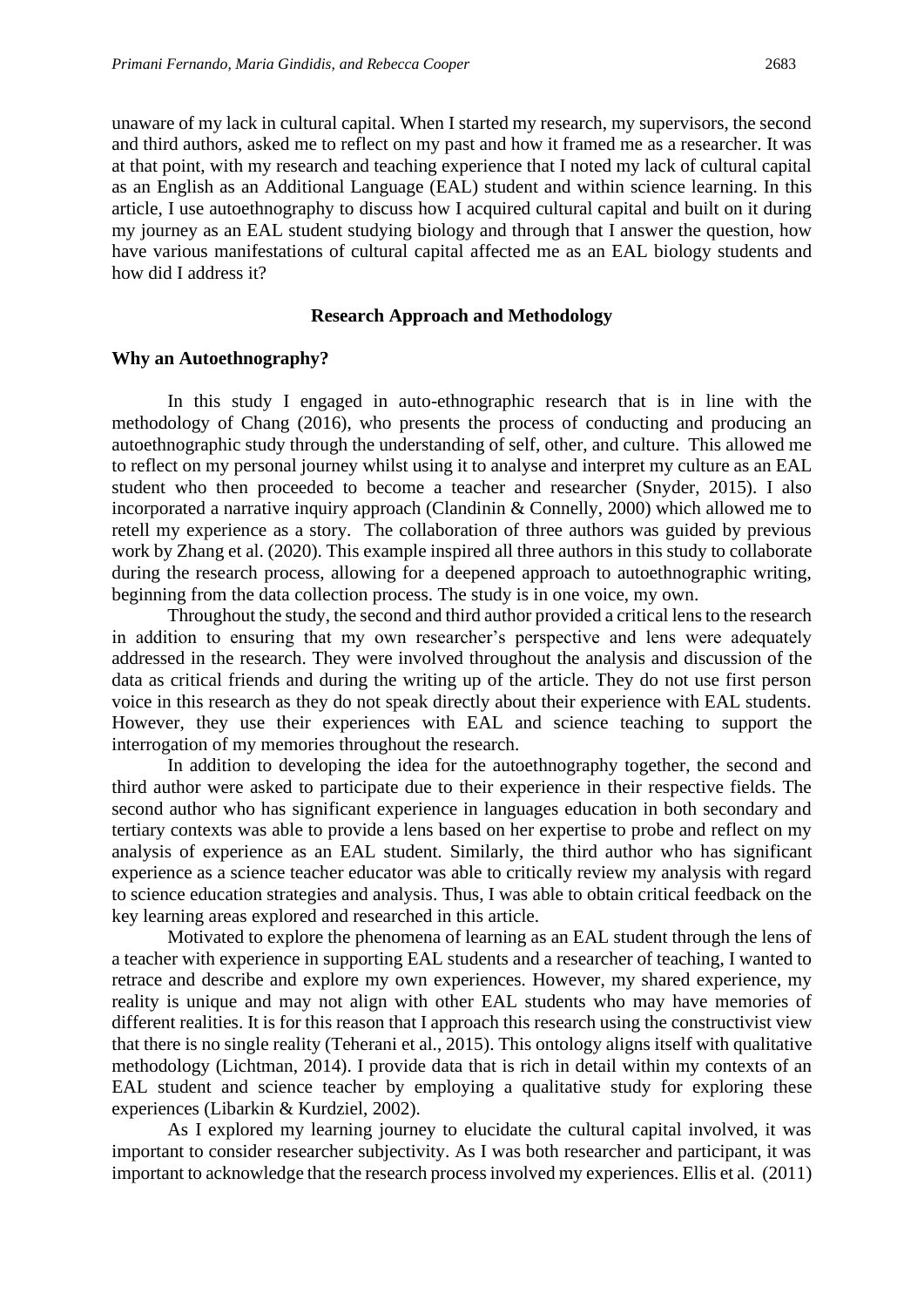argue that "Autoethnography is one of the approaches that acknowledges and accommodates subjectivity, emotionality, and the researcher's influence on research, rather than hiding from these matters or assuming they don't exist" (p. 274). Using autoethnography became the vehicle for my inquiry of delving into my journey.

The term autoethnography also has its etymological roots in three words: auto (self), ethno (cultural) and graphy (writing). In this context, I used autoethnography as the research method to analyse a collection of written records and memories related to my personal experiences in order to explore and build a cultural understanding of various phenomena that shaped who I am today as a science teacher and as a researcher in search for the optimum learning spaces and conditions for EAL students (Ellis et al., 2011).

As a qualitative research method that involves narrating and or describing research data collected from personal and interpersonal experience(s), Custer (2014) notes that "autoethnography can radically alter an individual's perception of the past, inform their present, and reshape their future if they are aware and open to the transformative effects" (p. 2). I was able to reflect on my past and reflect on various aspects of my experiences that become a transformative awareness of cultural capital that could be used to support future EAL students. Similarly, readers can use my journey to rethink their perception(s) of EAL students and their journey. Rich descriptions were deliberately used to provide an understanding of the culture being studied within EAL and learning science for insiders and outsiders of those cultures (Jorgenson, 2002). Using autoethnography as my methodology allowed me to provide research that can be used by individuals who are involved in EAL and science learning as well as other individuals of teachers with limited exposure and understanding of the impact of EAL on science learning.

I conducted a reflexive and reflective methodology where I could explore the hurdles I experienced as a result of my culture, limited English literacy, and strategies I used to overcome them. My story described in this study presents how I integrated strategies whilst learning English as an immigrant student and how these impacted on my science learning. Furthermore, Chang (2016) also emphasised the need to link the narrative back to the research inquiry and the culture being studied. This supports my choice of methodology as I wanted to share a critical reflection of my schooling journey to explore the culture of EAL students studying biology. Choosing an autoethnography with myself as the participant facilitates this research inquiry examining my past.

### **Motivation**

Ethical permission to carry out and publish this study was requested and granted by the Victorian Department of Education and the Monash University Human Research Ethics Committee. As I am the main researcher and participant, I had direct access to my in-depth experience as an EAL student who studied biology (Chang, 2016). To account for the relationship between the researcher and the researched in this study, I was conscious of my role as I collected the data. My data entailed providing rich and relevant memories together with artefacts such as photographs and documents that were reflective of my culture as an EAL student studying biology. My role as a participant required me to be critical and analytical of my memories. As the researcher, I explored the overarching themes and considered how my culture and experiences can be used to support my own students, other EAL students, and teachers. To maintain the boundaries of the roles, I noted down the commentary from the participant's perspective and separated it from a researcher's lens. I differentiated between the participant and researcher's commentary by making notes and colour coordinating my results and records. Similarly, this was followed during the analysis, where I predominantly utilized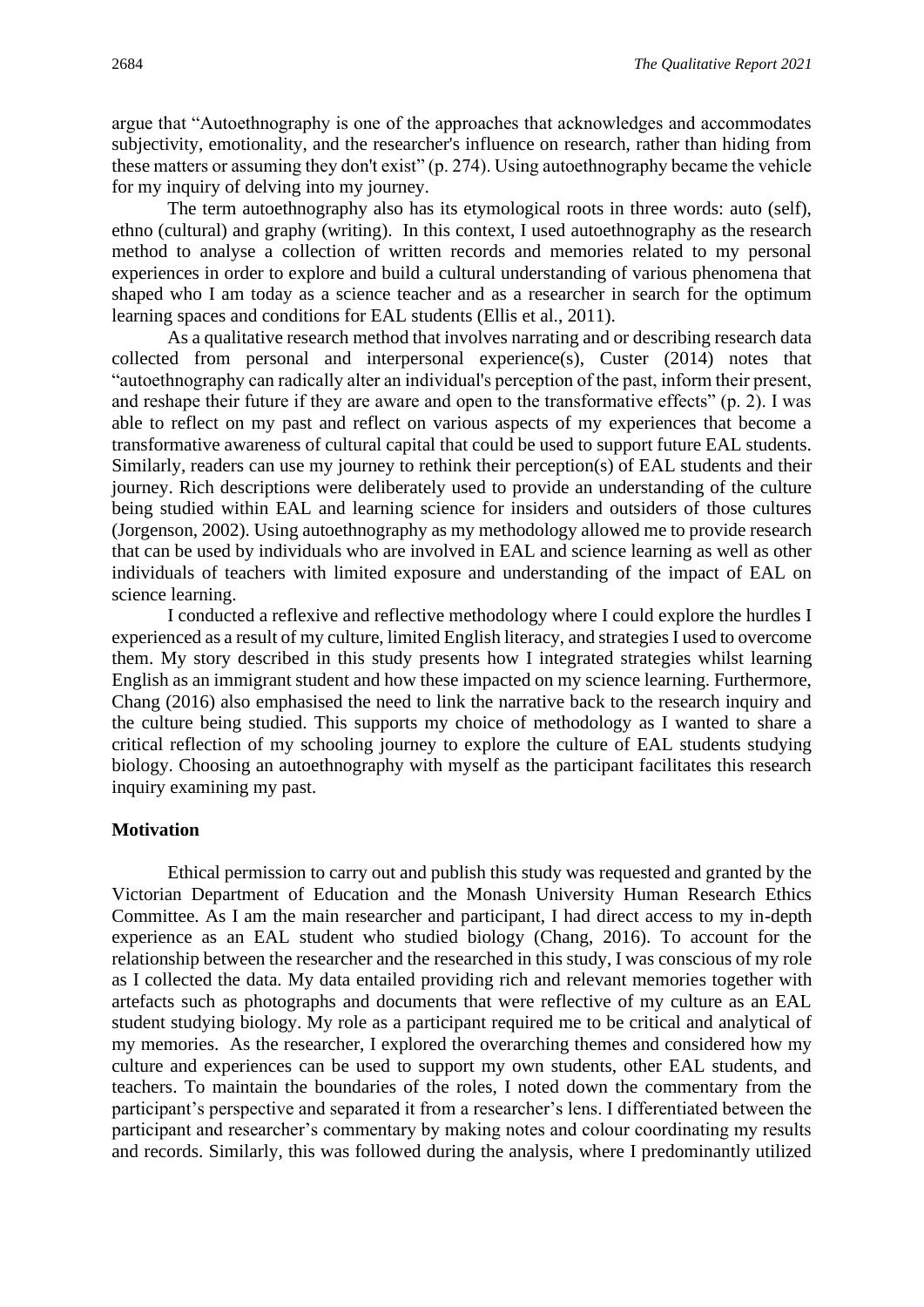the researcher's lens and additional memories and emotions emerged. These occurrences were noted as participant commentary and participant views.

I chose to use an autoethnography due to my experience within the different roles of EAL culture and science learning and teaching. I am also a researcher investigating the current Australian classroom landscape of teaching science to EAL students in the senior years. I began by exploring my personal journey and the strategies I had used over the years, to delve deeper into how I navigated the difficult path of successfully learning science with English as my second language. Within that, I also noted strategies and suggestions that may support EAL students studying science subjects in their final years of high school. As a former EAL student who grew to love science, I empathise with students who are currently facing difficulties navigating the learning of English and science. As a teacher who taught in schools with a high demographic proportion of EAL students and volunteered at a community centre for EAL students, I empathise with teachers who provide additional support for EAL students. This is especially relevant in mainstream science classes where teachers have not received adequate support and do not have enough resources to cater for the needs of EAL students. So, I employed autoethnography to develop a deeper understanding of what drives me as a teacher of science seeking to work with students who have challenges with English learning in Australian secondary school classrooms as well as to examine the hidden factors that brought me to this place in my life. Hickey and Austin (2007) noted that,

One of the crucial underlying beliefs of critical pedagogy and those who see teaching as something more than the reproduction of existing social relations is that a socially transformative education requires authentic knowledge of and connection with the experiences, histories and hopes of those who inhabit the margins. (p. 22)

During my research for this study, I drew upon my experiences within the context of EAL and science, as opposed to that of invited teacher and student participants. Whilst it is possible to invite and interview students and teachers, I was unaware of my cultural capital and lack thereof until I carried out and reflected on my past learning journey as a researcher. I wanted to use my experience as a teacher and researcher to analyse and discuss my experiences as a student. This duality allowed me to deeply reflect on my journey as an EAL student (Roger et al., 2018) and provide another lens to the topic of supporting EAL students in science. As a student, I would not have had the knowledge in teaching and learning strategies to describe my learning or gaps in my learning and critically analyse my experiences. So, by conducting an autoethnography, I provided both an analytical student voice and teacher reflection. My research can then be considered when planning lessons by teachers and when carrying out research which involves EAL students.

### **The Process?**

#### *Reflection*

As I am both the researcher and the participant, my investigation commenced with a reflection of significant life events that marked my journey as firstly a student with English as a second language and then as a teacher of science. As I engaged in a reflective analysis of the written memory recollections, I gradually formed fresh insights into how I developed into the "I am" now through time and space (Custer, 2014). Engaging in autoethnographic research was a difficult and interesting task, requiring me to relive both pleasant and challenging moments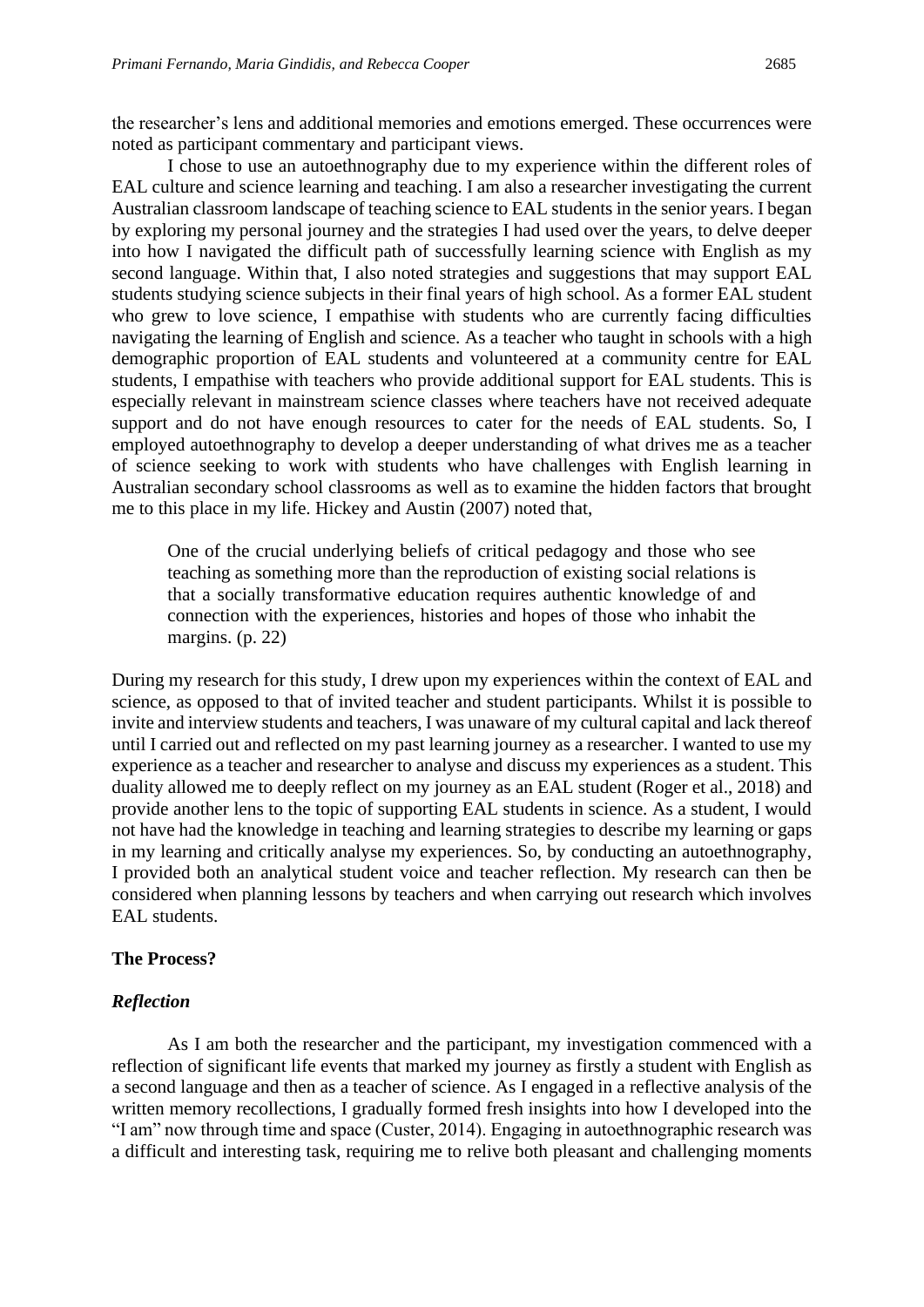that marked my path in the process of becoming who I am today. Ellis and Adams (2014) note that,

Autoethnography requires that we observe ourselves observing, that we interrogate what we think and believe, and that we challenge our own assumptions, asking over and over if we have penetrated as many layers of our own defences, fears, and insecurities as our project requires. It asks that we rethink and revise our lives, making conscious decisions about who and how we want to be. (p. 271)

However, it is these challenges and difficult recollections that allowed me to build my cultural capital of science learning as an EAL student. Therefore, I described and wrote out my memories and various recollections to explore my experiences within the two cultures. This investigation explores my personal lived experiences and important points during periods of my life in which family, teachers, and events played a significant role in shaping and transforming my identity (Denzin, 2013). Each event, at a specific moment in my life, once located in my memory was interrogated and described by writing down the memory as a student and annotating it based on my experience as a teacher and researcher. This moment was then analyzed with one of two critical friends who in turn further facilitated me in describing the cultural "representations and voices that define the experience in question" (Denzin, 2018, p. 36). Through the lessons uncovered from this investigation, I hoped to become a better science teacher capable of contributing to the success of my students who are struggling with learning science due to language difficulties.

### *Data Collection*

Autoethnography requires an extensive data collection and my data collection aligned with various strategies suggested by Chang (2016). Data collection was utilised as opposed to data generation because data generation requires the author to arrange for situations that can produce rich and meaningful data (Goldkuhl, 2019). In comparison, autoethnography does not require this as the data is already accessible and available in my memories and through the use of my recollections and various artefacts. To increase the accuracy of my recollection of events, I used various artefacts including letters, photographs, and notes from significant people in my life including family. By experiencing and documenting these events repeatedly in order to deeply analyze with rigor, the essence of each experience was challenging yet simultaneously a fascinating and transformative process. I used Chang's (2016) autoethnographic strategies of chronicling, inventorying, and visualizing self, in this study. My personal memory was used first-hand to recall the past. I then wrote describing my lived experiences that were linked to my research focus. As the research progressed and the data provoked further thoughts, I found that, for some specific periods of time, the detail of my memories had only a very bare skeleton of memory (Clandinin & Connelly, 2000). To counteract this, I turned to people who featured strongly in my life including family members, friends, and teachers and in so doing others were integrated into my study. To search for the detail in these experiences, I also worked with two critical friends, the second and third authors in this study, who prompted and questioned my memories asking for further detail and descriptions which could then be used to provide an overview of areas and strategies for which EAL students can be supported in learning science subjects.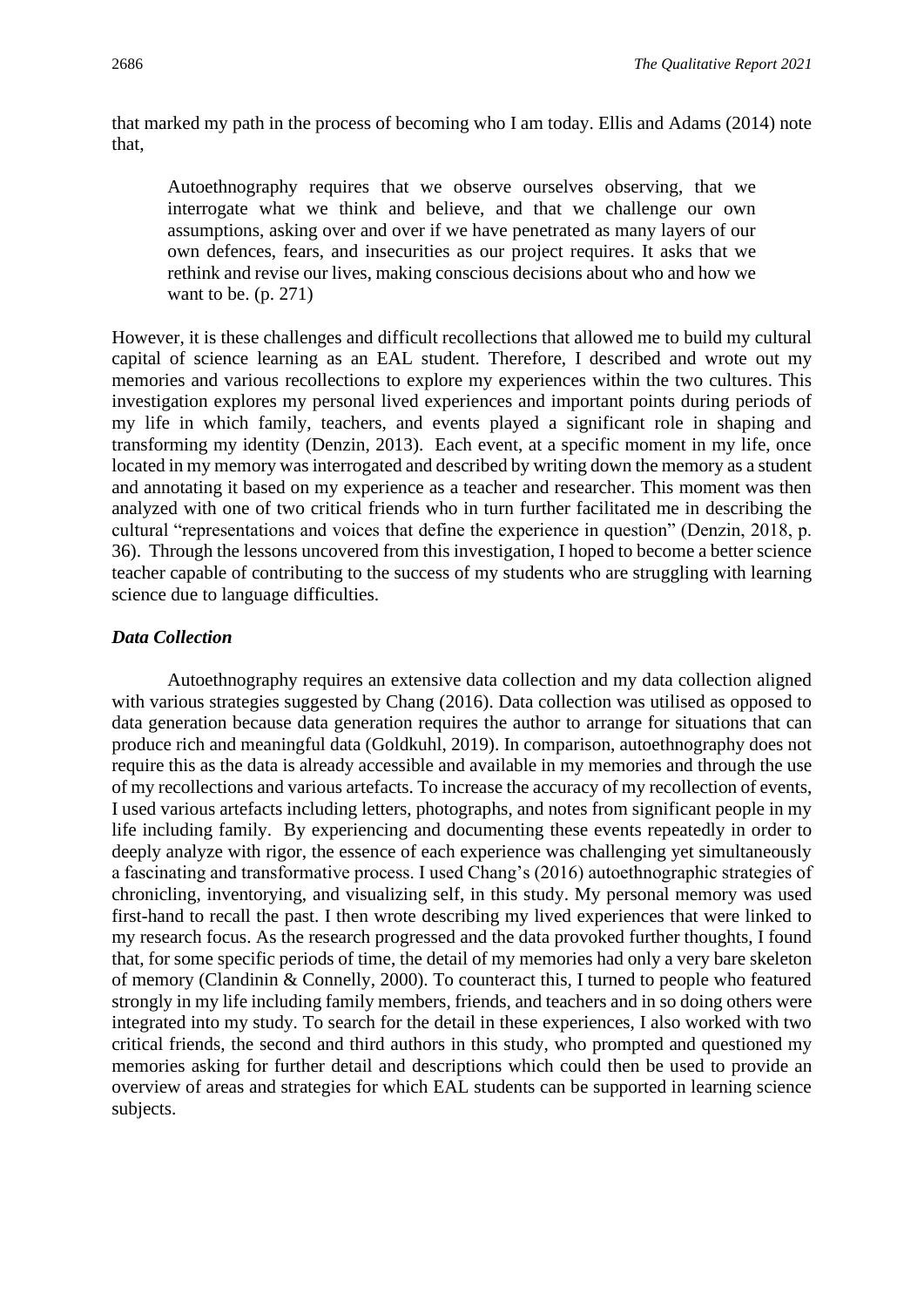### **Analysis of Data**

Chang (2016) emphasises the need to provide a meaningful structure to collected data to avoid messy fragmented results. Similar to her suggested methodology, I differentiated between data analysis and interpretation as two separate processes while balancing both simultaneously throughout the analysis process. The data analysis aspect focused on identifying excerpts that addressed common factors that were associated during my journey as an EAL student studying biology. I interpreted the data by looking at how these common factors can be applied to cultural meanings beyond the data (Chang, 2016). Strategies such as identifying recurring topics, cultural themes, exceptional occurrences, and contextualizing broadly were used to facilitate this.

These strategies led to the identification of factors and strategies that could be allocated to only EAL, that is, only science or the combination of science learning for EAL students. For example, as I was reading through my recollections of the difficulty of communicating due to my strong accent, it was evident that while it affected my communication with English, it did not significantly hinder my science learning. Similarly, using diagrams to understand the meaning behind it was more crucial in science subjects to understand the concepts. Finally, the sentence structures and format of the responses were crucial for both science and EAL. I identified three common themes as three cultures: (a) English language; (b) scientific language; and (c) integration of English and scientific language. By respecting those three cultures, I identified my cultural capital within each of them.

Cultural capital, conceptualized by sociologist Pierre Bourdieu (1986) includes noneconomic resources that enable social mobility. Examples of such cultural capital include knowledge, skills, and education. Going to school, from kindergarten through high school or university, generates a potential to build both social capital and cultural capital. How do we build social capital? We belong to groups and networks, some of which we may not even be aware. Bourdieu defined cultural capital as familiarity with a legitimate culture within a society. He saw families passing on cultural capital to their children by introducing them to dance and music, taking them to theatres, galleries, and historic sites, and by talking about literature and art over the dinner table. In my family, this form of capital was passed on by my parents who valued the sciences and who supported me with many hours of homework support and interest in my assessment school results.

Cultural capital defined by Pierre Bourdieu (1986) is also cultural currency in exchange of social activity. Olneck (2000) refers to the work by Bourdieu (1986) in which the authors refer to linguistic and literacy practices, mastery of prescribed vocabulary, and standard pronunciation and grammar as aspects of cultural capital. They discuss how this includes particular forms and styles of expression and patterns of responses that are not directly related to linguistic competence and intellect. Olneck (2000) also refers to a variety of studies in which difference in cultural capital has influenced how various teachers interact with their students (Collins, 1989; Heath, 1982). In addition to the distinction among individuals due to their cultural capital, it is inherited and reproduced. I will use this definition of cultural capital to differentiate between the three different cultures of English learning, science learning, and the integration of the two.

The purpose for differentiating between the three cultures is such that I can analyse the factors that are linked to my learning within the three cultures. By identifying factors within these cultures, I can provide more targeted findings for researchers and educators who can then provide more relevant outputs. For example, teachers can provide appropriate support depending on which area their students are struggling in, and educators can address the support within different areas. Furthermore, while lacking in cultural capital in the dominant culture can be detrimental, Ball (2003) discusses how middle-class groups have made complex and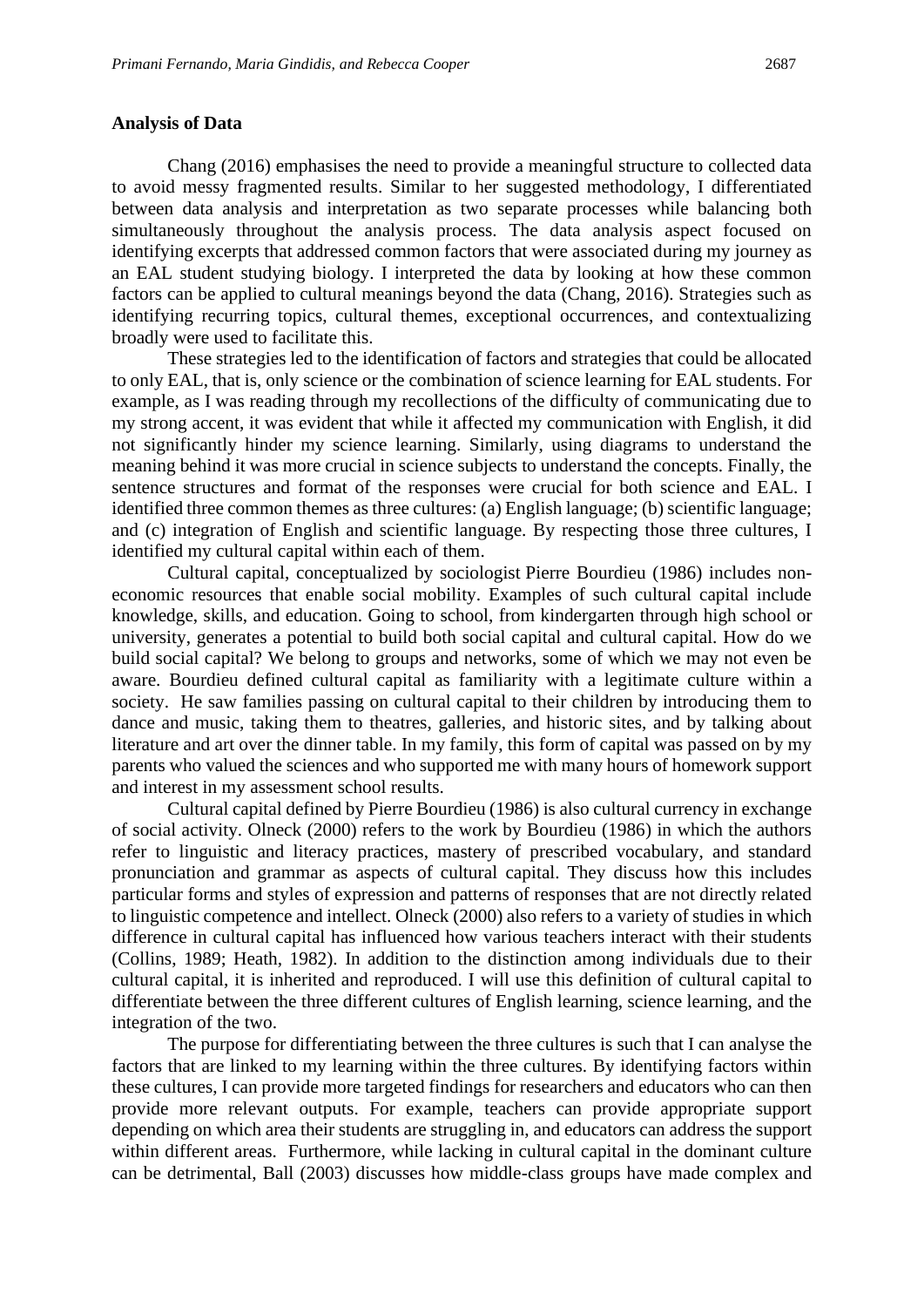sophisticated use of a range of forms of cultural capital in education. As an EAL student from a middle-class family, I look at how I have utilised and acquired cultural capital within the three cultures of science learning, EAL learning, and dual proficiency of both science and English learning.

Once these three cultures were identified, I explored all the different factors that I had used and advantages that had been passed on to me within those cultures. In addition to Bourdieu's (1986) definition of skills knowledge and behaviour which lead to cultural capital, I also used the definition by Jaeger (2011). They consider indicators such as reading habits, educational resources in the home, extra-curricular activities, and other factors that demonstrate cultural capital or influence an individual's cultural capital. For example, while strategies such as annotation (Miller, 2009) and use of dictionaries (Safford & Costley, 2008) have been discussed in studies, the expanded meaning of cultural capital allowed me to refer to other behavioural strategies I used. Some examples included explaining various concepts to my parents in another language and waking up early to establish a better pattern for studying. Including the expanded meaning of cultural capital by Jaeger (2011) allowed me to demonstrate that in addition to specific academic strategies, there was a range of behaviours and practices that I used to overcome my lack of cultural capital across the cultures of English learning and science learning. Thus, this expanded view of culture and cultural capital within the autoethnography methodology allowed me to provide a well-rounded view of my experience as an EAL student studying biology.

### **Organization of Results**

As I progressed through the analysis of the range of cultural capital within each of the cultures, it was evident that within cultural capital, the strategies and the factors that affected me could be classified into three overall groups. These groups were

- training from my parents and background that I already had or received
- tools and resources I used
- adapting to meet the school and assessment board requirements

As a teacher, it was evident to me that I had advertently addressed these three areas when I was supporting my students. This was most likely due to my experience. I would get to know my students and focus on various aspects depending on their point of need. Further research into the literature demonstrated how these three groupings aligned with Pierre Bourdieu's (1986) manifestations of cultural capital:

- the embodied state (personality, speech, skills),
- objectified state (clothes or other belongings)
- institutionalised state (education or specialised knowledge)

Given these varied elements, Bourdieu's cultural capital is difficult to measure objectively. It can however be understood and explored subjectively. I use these manifestations to organize my results and identify what capital I had and lacked within the three different cultures of EAL, science learning, and dual proficiency in English and science. The findings and the areas discussed areas can then be used to support EAL students studying science subjects.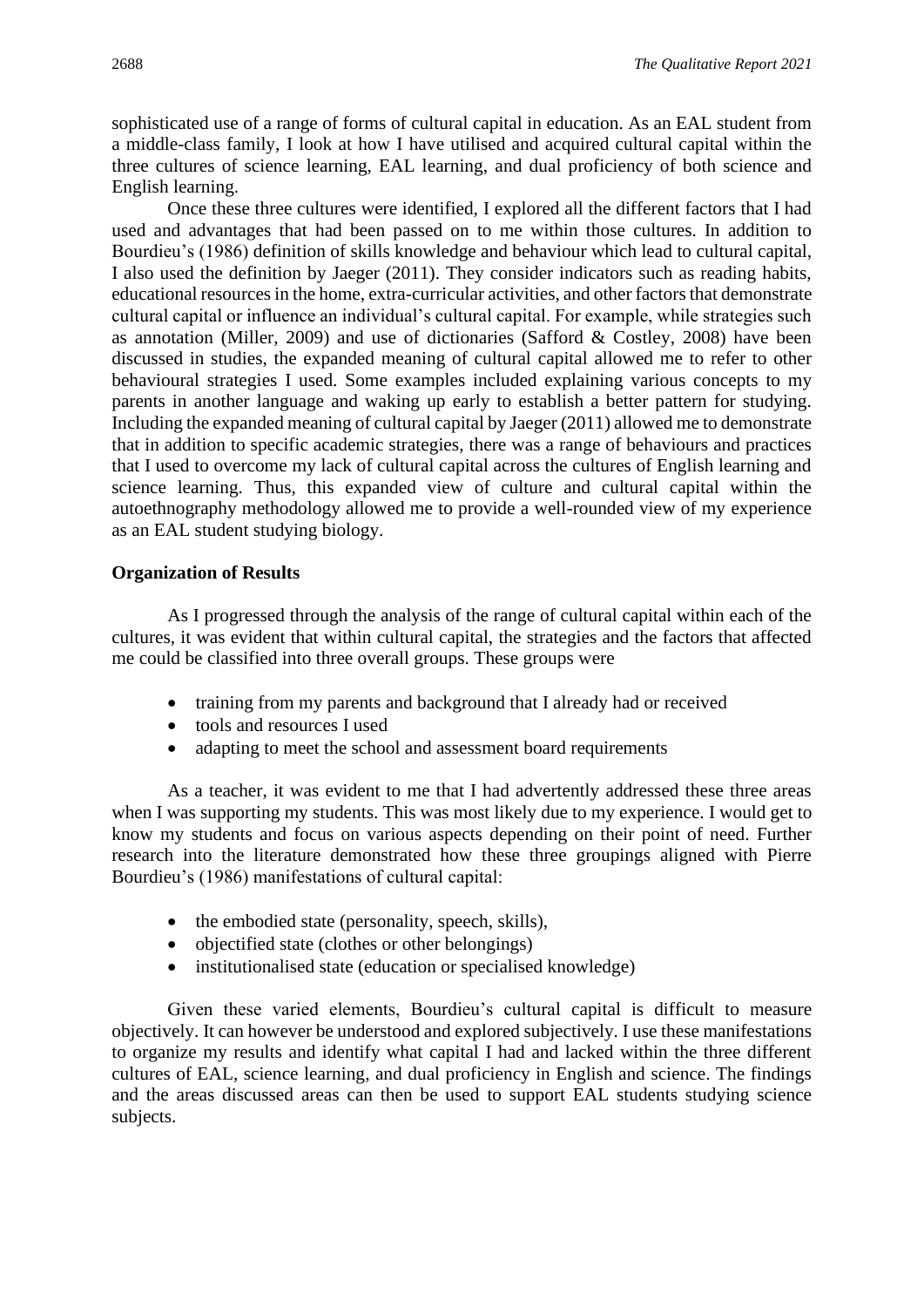#### **Rigor and Trustworthiness**

Throughout the research, steps were taken to ensure that rigor and trustworthiness of the study. Analytic autoethnography was used and notes and chronicling of data and memoing was carried out throughout the data collection to ensure transparency of methodology (Acosta et al., 2015). Similarly, the methodology was explicitly detailed and described to ensure transparency (Acosta et al., 2015). I regularly conducted debriefings with the second and third author throughout the study and we collaboratively examined previous research to ensure credibility (Anderson, 2006). Collaborating with the two other researchers allowed them to contribute to the data generation, analysis, and writing. This allowed us to produce a multidimensional perspective on the EAL culture being studied and in turn, the research (Chang, 2016; Lapadat, 2017). This contributed to the overall rigor of the study as well as the trustworthiness.

### **Limitations of the Methodology**

The purpose of qualitative research is to examine any social phenomenon by enabling the researcher to go into the participants' naturalistic setting and try to attain a comprehensive understanding of it (Bryman, 2008). Autoethnography, as with all such research methods, has advantages and disadvantages. Sparkes (2000) states that "autoethnography and narratives of self. . . has not been trouble-free, and their status as proper research remains problematic" (p. 22). Criticism and the limitations of autoethnography centres on the strong emphasis on self (Atkinson, 1997; Coffey, 1999) and how it is a story of the past as opposed to the past itself (Ellis & Bochner, 2000). However, newer research has acknowledged the many advantages of an autoethnography such as allowing the researcher to explore and portray the culture in which a phenomenon is being experienced. This cultural knowledge can help in the understanding of the interpretation taken from participants' accounts and the "reality" presented. Although presenting the "real" truth is something we cannot fully represent or capture through reflection, qualitative methods can help us to better understand a phenomenon in a given community or setting (Flick, 2002). By exploring my journey in this article, I want to enable the reader to enter the world of an EAL student to feel and understand the factors that were involved in a journey of developing English language knowledge whilst simultaneously learning science (Méndez, 2013).

#### **Results: My Story**

### **My Journey… Sri Lanka and My Experiences of Rote Learning…**

My earliest memory of learning English is waking up at 5am and writing down spelling words. I would wake up and sit at the dining table as my parents made me copy each word 5 times with no mistakes and 10 times if I made a mistake. This was because the tuition class I went to for English would have a spelling test at the beginning of each class. In Sri Lanka, small private group classes or individual classes that are provided outside school are called tuition classes. They are run by individuals who have some expertise on the subject being taught. From the age of 7 I attended tuition classes to learn English. However, for the spelling tests, there was no need to even learn the words' meanings as the test only assessed accuracy of spelling. I remember vividly instances when I was so sleepy in the mornings that I would lie down on the dining table and write my words while I was still half asleep. Nevertheless, the effort my parents and I put in would always show on the day of the test. I would always receive full marks on the spelling test and achieve special recognition from my tutor in front of all my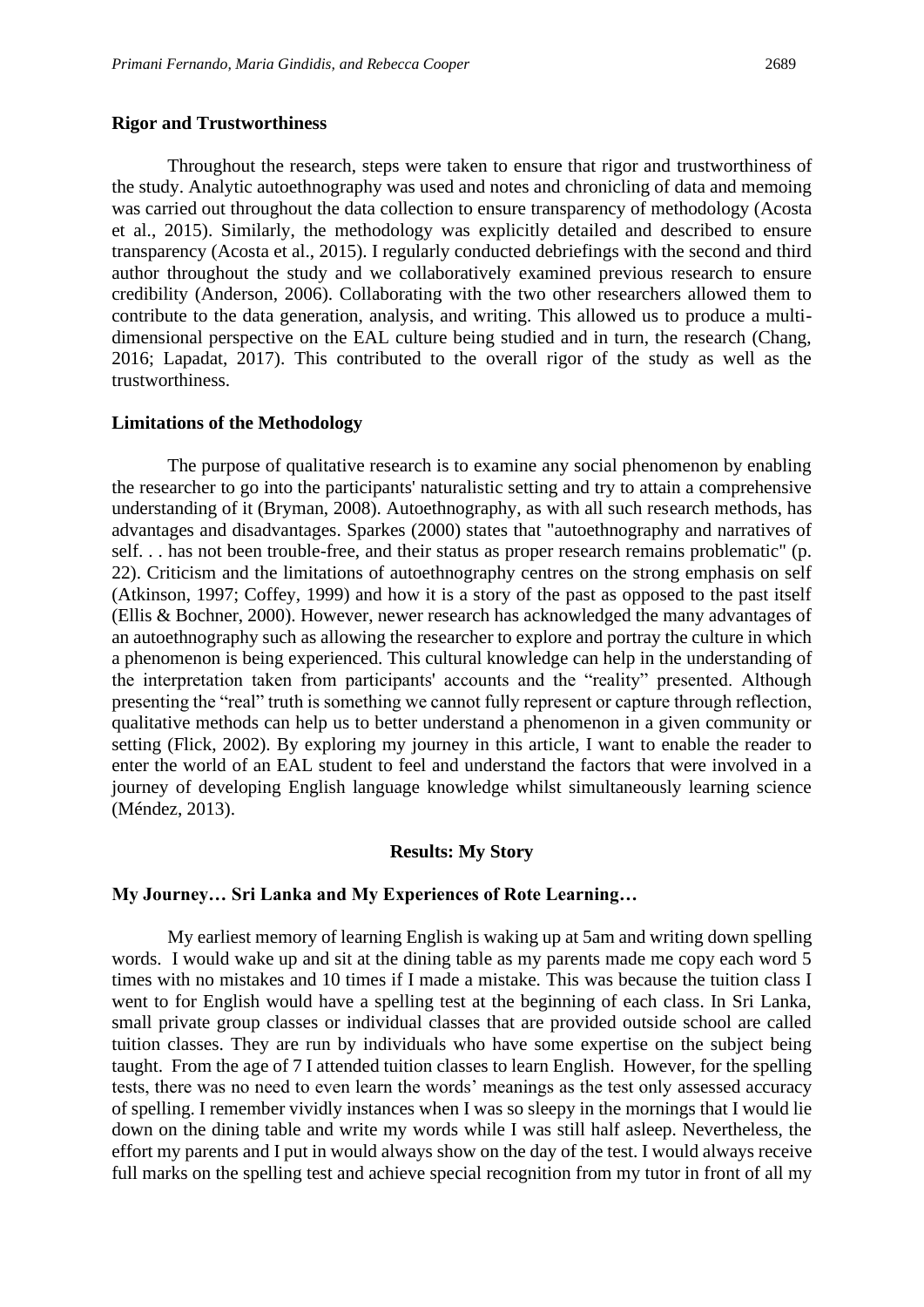classmates. Rote learning was relied upon heavily when I was young in Sri Lanka. I remember my father making me write down the number seven repeatedly because I was writing it incorrectly.

Rote learning is described as a method of learning that uses repetition. As a variety of studies have described, most immigrant students, particularly from Asian backgrounds are likely to rely on rote learning. Angelo (2013) discusses how many EAL students use simple short correct texts they have learned by rote. By doing so they avoid editing and constructing sentences, this in turn does not allow time to practice writing their own sentences and developing their own ideas in English. Yu (2017) describes this as the avoidance phenomenon in writing because students want to avoid making mistakes.

Similarly, the research by Robles (2008) discusses how many of the participants from Asian cultural backgrounds relied on acquiring knowledge using traditional methods such as rote learning. His study also revealed that once these students arrived in Canada and were exposed to other methods, they had an affinity and preference for self-directed learning. The biggest advantages of self-directed learning are suggested to be the ability for the student to learn at their own pace, in their own style and own terms. While it seems to be a traditional and superficial method of learning, Kwan and Mafe (2016) note that learners such as medical students use rote learning to memorise a vast amount of content. The authors point out that superficial knowledge needs to be learnt prior to carrying out complex understanding. They also state that rote learning is an unfortunate but essential part of medical school training and learning for them.

### **My Life in Sri-Lanka… the Cultural Capital of English**

### **Figure 1**

*School Photograph from Sri Lanka*



Currently in Sri Lanka, Sinhala and Tamil are the official languages, English is recognised as a second language and is spoken by 24% of the population (Department of Census and Statistics, 2001; Multicultural Health Policy Unit, 2014). In terms of the medium of instruction used in schools, 2016 data shows that 11% of schools in Sri Lanka have English as a medium of instruction. However, the statistics do state that in terms of students studying in English medium, 30% of them are from the Western Province, which is where I was originally from.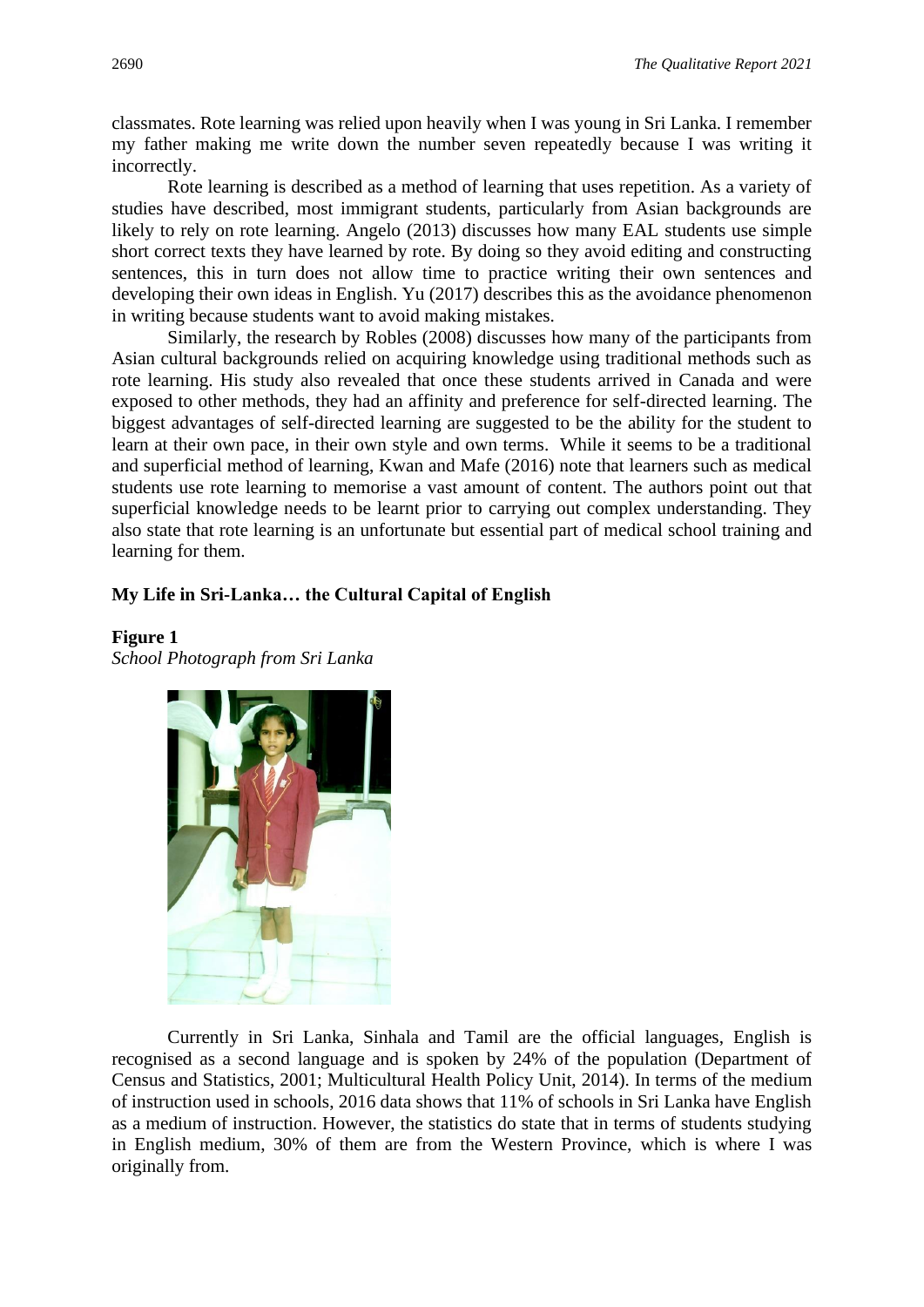My school was established in a developing area and consisted of a lot of students from middle class families as evidenced by my uniform in Figure 1. Whilst people from rural areas were not as focused on building English knowledge, people from similar demographics to my family were learning at least basic English at school. However, the level of English taught at school was very low and only the basic vocabulary and expressions were taught. In comparison, wealthy students had the option of attending schools aptly named "International Schools." All subjects at these schools were taught in English and anyone who spoke in a language other than English was punished. While this was a harsh system, it also meant that students were immersed and forced to communicate only in English. This accelerated their proficiency to a native-like standard. In comparison to the amount of English I learnt, students at International Schools were significantly more fluent in English than I was at their age. Nevertheless, when I was young, only the wealthy could afford such schools. Therefore, if one wanted their child to be proficient at English, they had to send them to extra classes outside school.

From the age of 7 I attended not one but two tuition classes. One class focused on the vocabulary where the main purpose was to learn words and their spelling. I remember my parents being frustrated that whilst I learnt the accurate spelling of words in class, I did not learn their meanings. My teacher briefly explained the meanings when she assigned the words for the spelling test, she did not further test these meanings or my understanding of the words. So, my parents and I did not put as much effort into learning the meanings. The second class focused on applying the words. This involved copying many sentences and reading poems. I relied more on memorising or rote-learning the sentences and poems, so I was able to re-write them, but it would have been far more challenging for me to explain the poem or answer any deep questions. My learning was specifically focused on the vocabulary and memorisation of the poems rather than on any understanding of the meanings of the expressions, words, and sentences.

Something I remember that really helped me when I was learning English as a child, was a series of picture books. These books had a story that continued throughout the book. However, each sentence was accompanied by a picture and each sentence was written in Sinhalese, English, and Tamil. While I had minimum knowledge of Tamil vocabulary, I solidified much of my English knowledge through these books. As I developed a basic knowledge of the words, when the Sinhalese sentences were corresponding with the English sentence, I already knew the meaning of the sentences. From then on, the challenge was to determine which word corresponded to which meaning. However, as I continued to read, I became faster at deducing the meanings and became more familiar with the words and the context they were used in. Furthermore, because it was simply a storybook, it did not feel like homework or a chore and I was able to enjoy the learning experience.

### *An Apple Does Not Fall Far From the Tree… My Parents' Background and Proficiency in English*

My parents were both university graduates, so they had more exposure to English than most people from lower socioeconomic backgrounds. I believe that due to this they were able to support me in developing my English. Most EAL students, especially refugee students, would not have the luxury of having parents who are competent in the English language. While this topic will be discussed in greater detail in the emergent themes section, research has demonstrated that parent's education can positively influence the students' achievement (Steinmayr et al., 2010).

Due to their proficiency in English, my mother attempted to communicate in English with me during our day-to-day lives. However, during my younger years, I lacked both the proficiency and confidence, so I did not respond to her or find her attempts at involving me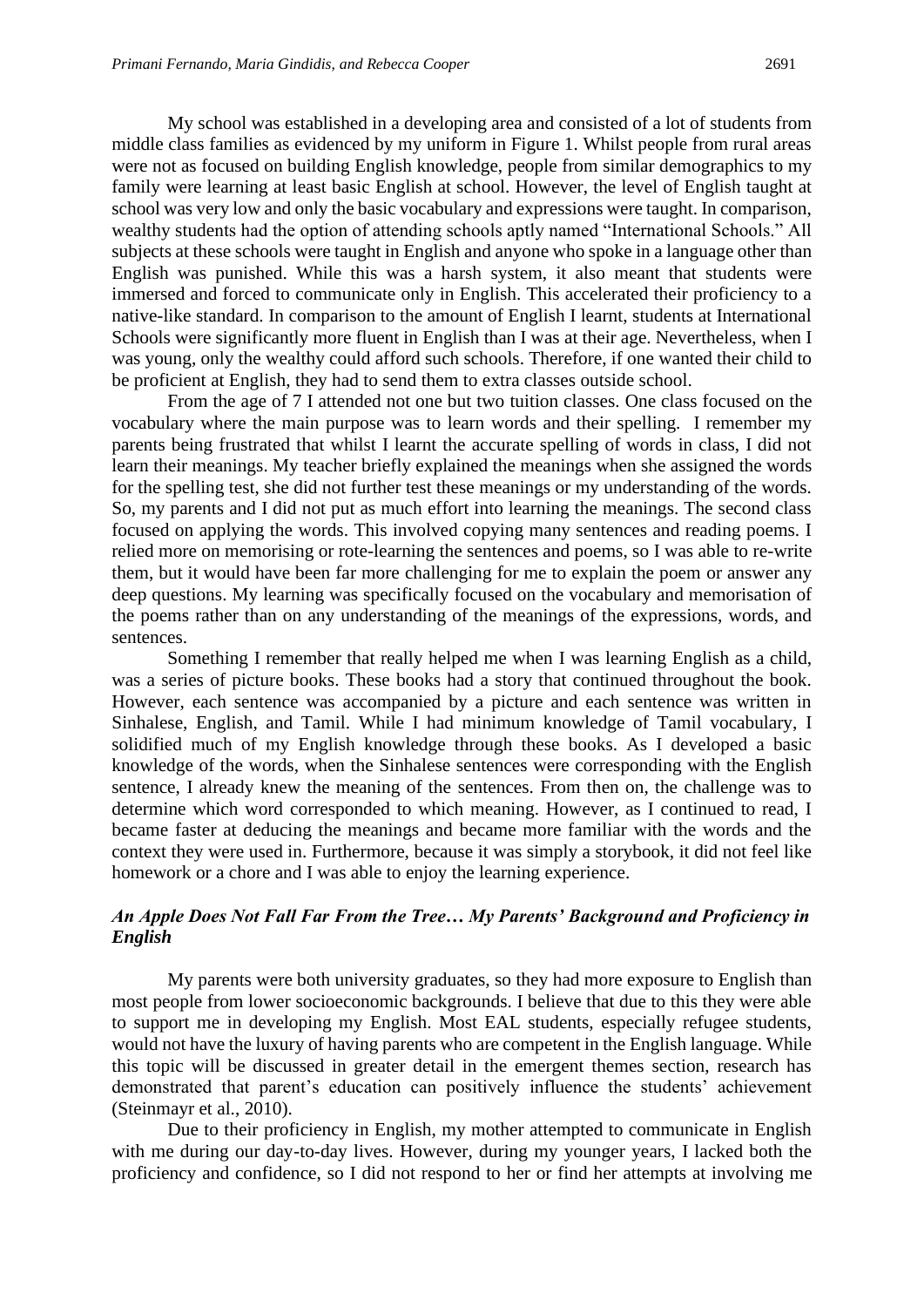comfortable. She states that as I grew older and learnt more, I was more likely to respond. She also notes that I did not like speaking in English in public and did not like her speaking in English to me in public because I was too embarrassed to do so in front of my friends. This pride and embarrassment of speaking in my second language has been studied by Pagett (2006). Furthermore, whilst I was embarrassed about speaking in English in Sri Lanka, when I moved to Canada and Australia, I was embarrassed to speak in Sinhalese. I believe this can be attributed to me trying to retain my social capital and trying to be like everyone else in that environment (Pagett, 2006).

### *A Diet of Vocabulary, Vocabulary and More Vocabulary – The Goal of Learning English*

In Sri Lanka, the best method my parents and my tutors could determine to introduce me to English was making me learn vocabulary and spelling. My parents always held the dream of migrating to a Western country. It was made clear to me from a young age that this was our family's future. To make the transition smoother, they wanted to ensure that my sister and I had a solid foundation for our English learning. Even during those years, as my father recollected in a conversation with me for this paper, a considerable percentage of the Sri Lankan population could communicate in English.

A challenge I faced was the avoidance of writing. In terms of vocabulary, I remember thinking I needed to use impressive superordinate and complex words. This phase is also documented in the literature for EAL learning as there is both a challenge and emotional trepidation when using synonyms inaccurately, the negative transfer of native language and paraphrasing and rephrasing of sentences (Yu, 2017). These were also my experiences when writing English. I can still recall emotions of discomfort bubbling up at the thought of writing in English even today. While it is expected that EAL students face linguistic challenges, this is best addressed when teachers are aware of such challenges. They can then support the students by providing more input in terms of vocabulary and expressions, modelling the use of a range of words, ensuring students are expanding their vocabulary, and correcting their errors and encouraging them to try and decrease any stress and anxiety. I believe as I became more confident with my English ability and more comfortable in my environment, I experimented more with my vocabulary. I have vague memories of wanting to master more and more words in English; I innately felt that the more words I had the more arsenal I was accruing in the fight for writing in English and pleasing both my parents and teachers.

Nation (2006) proposes that if 98% of text needs to be understood to comprehend it, then a 8000 to 9000 word-family vocabulary is needed for written text and 6000 to 7000 words for spoken text. This is supported by Cameron (2002); the mainstream subject teachers in his study pointed out that the students' lack of vocabulary in English was a major factor for failure. Burgoyne et al. (2011) and Stuart (2004) found that lower levels of vocabulary knowledge significantly limited EAL learners' comprehension of spoken and written texts. Burgoyne et al. (2010) also recommended implementing methods to support the learning of vocabulary prior to Grade 3. So, while the method of rote learning vocabulary was not the ideal method, the learning of vocabulary at a young age supported my development of English literacy.

### *Advantages of Bilingual Reading*

By stumbling on my loved strategy as a child of reading content in two languages at the same time, I was applying bilingual concepts instantaneously. I inadvertently compared the structure of the sentences because the sentences of my two different languages were written simultaneously on the same page. Studies have found that dual-language learning can provide bilingual reading advantages. For example, a study by Berens et al. (2013) states that when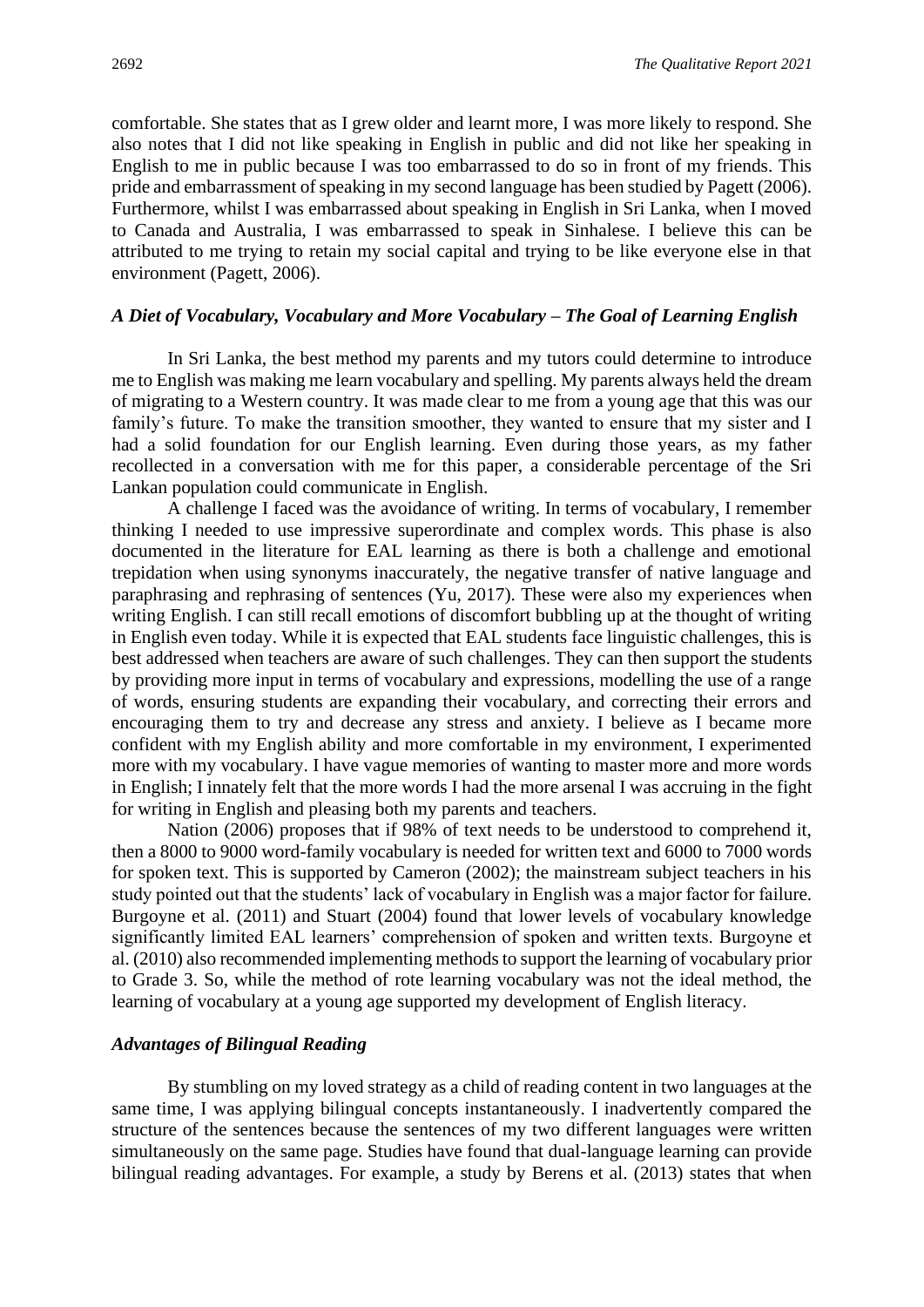learning to read two languages, learning them simultaneously is more beneficial for students. This study found that 50-50 (simultaneous) dual language learning paired with phonological training during the early school years was the most beneficial and long-lasting method of bilingual language learning. This is supported by Cummins (2000) who stated that concepts and ideas learned in one language can be transferred to other languages. Therefore, as stated by Bruen and Kelly (2017) a strong foundation in the student's first language will allow them to form connections to the second language and obtain literacy and fluency in both languages. This is supported by Joyce (2018) who found that students who learnt vocabulary through L1 translations had better results of L2 vocabulary recognition compared to learning L2 vocabulary through L2 definitions. Similarly, Yang et al. (2013) state that identifying differences in forms, functions, and structures between the first and second language can help the students to form sentences.

### **A Dream Realised - Canada - Learning English in a Western Country**

When we finally migrated to Canada in 2001, I was able to understand basic words and carry out a simple conversation in English. However, once I arrived in Canada, I realised that there was more to communicating in Western countries than learning the language alone. One of the major issues was my accent and the speed with which others spoke. It took me a few months to get used to the accent and the speed and I realise it was easier as I was so young. I know my parents faced more difficulties with the accent and the speed. While they were very proficient in English, the accent was new and to a certain extent, it was similar to learning another language or another dialect. One example that is a running joke in my family is when my father went to work and one of his co-workers asked him, "You came today?" It took a couple of seconds for my father to realize that the co-worker was not asking, "you came to die?" Whilst this is a minor misunderstanding, it demonstrates how even people who are proficient in English can face challenges when they migrate to a Western country where English is the main language. This is supported by other studies which found that despite having the ability to speak English, there are many students who experience accent-related problems, particularly in educational settings (Gilakjani & Ahmadi 2011; Park et al., 2017).

Learning English in Canada was accomplished as I learnt other subjects. While I was assessed as an English as a Second Language Student, I was not given any additional, separate, or any extra learning opportunities because I was from a non-English speaking background. In my first year in Canada and in my year level, I was the only migrant student and in the whole school there were only a limited number of EAL students. I remember not being able to form a connection with the one Sri Lankan student at my school. This is because despite her being from a Sinhalese background, she had gone through different experiences and we were very different. Therefore, I am glad now that as migration is becoming more common, most EAL students are not alone when they are settling into new schools. I was overwhelmed as I recalled memories from Canada. They brought with them an immense loneliness, an emotion that aptly frames these years in Canada. My solace at that time was in doing well at school, yet I yearned for real friends.

While maths was the most straightforward subject for me, English and science proved to be the most challenging. This was evident by the amount of effort I had to put in. Even more than English, science was complicated because I had to communicate my thinking. English generally involved reading comprehension which I could understand. This is showcased by various comments in my reports over this period of time living in Canada, by my English teacher who was also my homeroom teacher: "She has demonstrated her ability to read short stories/dialogues accurately and expressively. Reading story books will help her to further improve her writing and reading skills" (Grade 4 Report, 2002).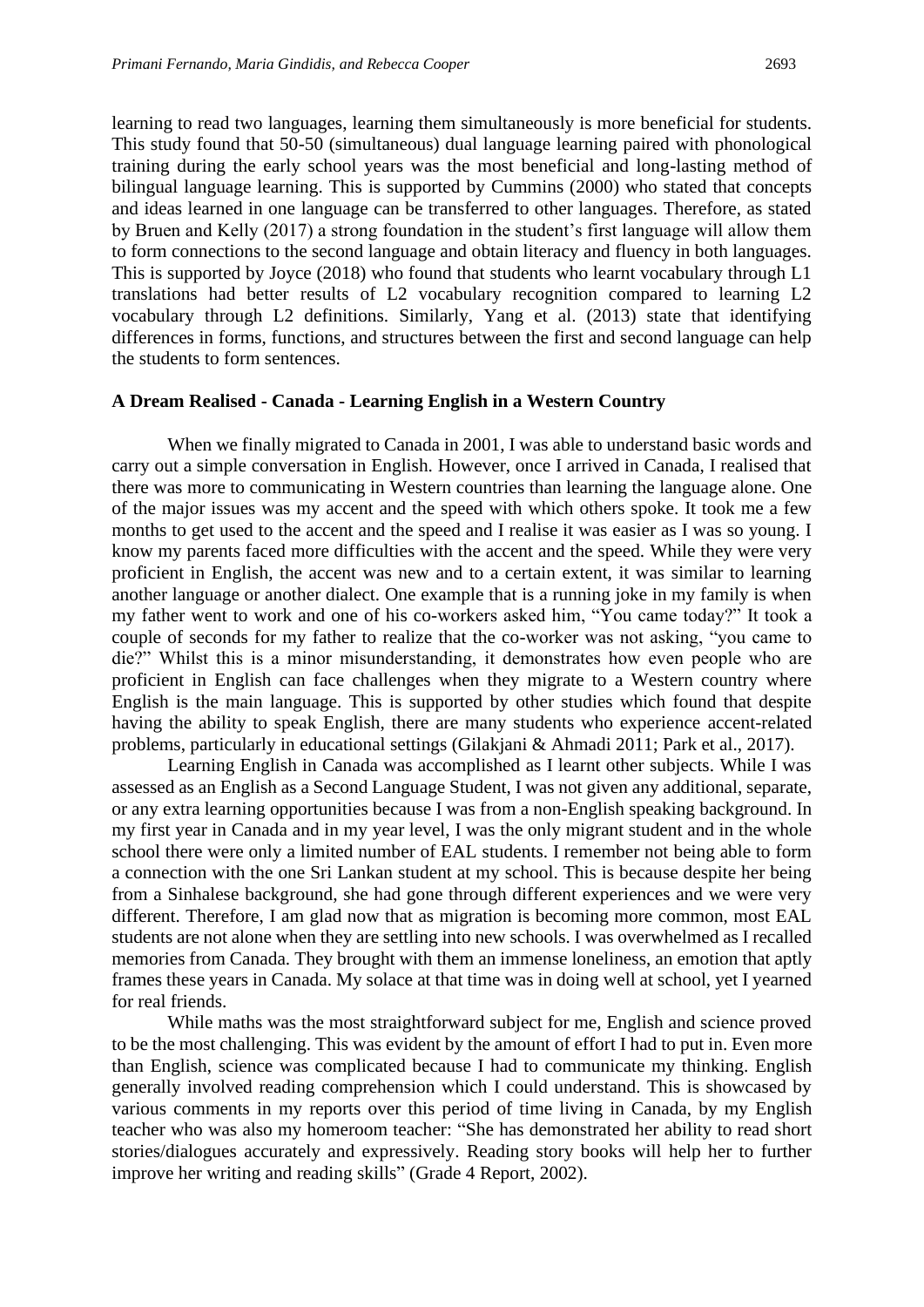This teacher was my homeroom and English teacher in both Grades 4 and 5, so she was able to monitor my development over the year. Therefore, her feedback in Grade 5 links back to her comments in the previous year.

Primani has gained more confidence in her reading. She reads with great expression and enjoys reading. She self-corrects using picture and contextual cues and is reading very fluently. She is developing stronger word attack skills such as using phonics to sound out unfamiliar words. Primani is beginning to use the stages of writing (rough draft, editing etc.). (Grade 5 Report, 2003)

This is accurate and supports my main strategy for improving my English literacy skills. As a passionate reader, I read many storybooks. Whilst I still preferred the Sinhalese storybooks we brought from Sri Lanka, lack of new content meant that I was forced to read English books if I wanted to read new stories. So, I was able to familiarise myself more with the language. The added benefit was if I did not understand a specific word, I could deduce the meaning or move on without knowing the meaning because one word generally would not have a significant impact on the story. These factors also resulted in improvement of my comprehension skills because there was no need to understand every single word to read and understand a passage or story. I could now read effortlessly without worry. The more I read, the more I became familiar with the words and the English language.

In comparison, whilst science involved reading, it also involved remembering, applying the knowledge I learnt and creating content using that knowledge. I remember so clearly in Year 4 learning about the parts of the heart. My mother would copy diagrams of the heart and I would label an endless number of diagrams one after the other. This was the method that she had been taught when she was young and so she used this same method with me. Once again, I could label the parts of the heart perfectly with accurate spelling, but my limited English meant that I did not understand the movement of blood in the heart or the function of the heart itself. So, despite the amount of effort I put into learning the parts of the heart, I did not perform well in the tests and class participation as I could only demonstrate one aspect of the topic that was being taught. My lack of confidence in the class is reflected in a quote by my science teacher in Grade 4: "She speaks very softly in front of the class" (Grade 4 Report, 2002).

My experiences and reflections strengthen the importance that teachers need to remain open- minded and empathetic and consider their students' backgrounds. Whilst low marks may suggest that students are not putting in enough effort into their studies, teachers should take the time to investigate the students' background and circumstances. They should ensure that they address the root of the problem as opposed to the results. For example, as my English improved, my science marks continued to improve, and I felt more comfortable in classes. However, the amount of work I carried out did not vary significantly. Therefore, I attribute the improvement of my marks to my improvement in English. I began to understand what was being said during the class significantly more than when I first arrived in Canada. I remember still how sad and disillusioned I would be after working harder than my classmates but receiving lower scores. Teachers need to be aware of the disappointment that students feel when they put in the effort but do not reap the rewards due to language barriers. This also highlights the need to ensure that EAL students are studying effectively both at school and outside school.

#### **Migrating to Australia – Primary School Memories**

I arrived in Australia after studying in Canada for 1 ½ years. I started school in Grade 5 at a school in Dandenong, a linguistically and culturally diverse suburb of Melbourne, Victoria, Australia, approximately 30 km south-east from the [central](https://en.wikipedia.org/wiki/Melbourne_City_Centre) business district. At this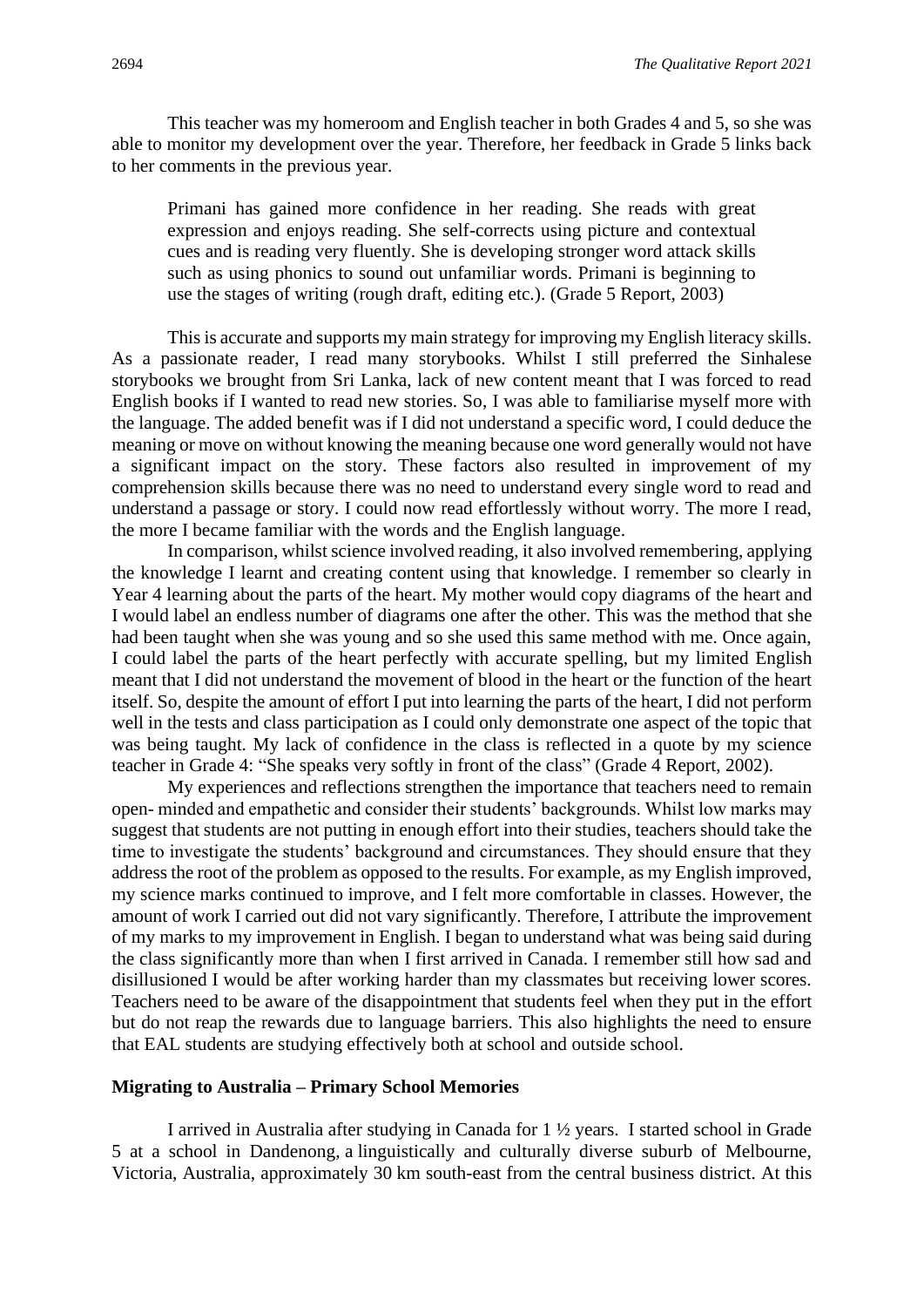time, I was fluent enough to fit in with other students. Whilst I still had my accent, I was able to communicate and understand both teachers and students. With still some limitations in my English proficiency, the school and its staff were better equipped to address the needs of EAL students. There were many migrants in Dandenong and my school had many Sri Lankans with teachers who had more experience working with EAL students. My transition was very smooth compared to Canada. In terms of the content taught, the material in Grades 5 and 6 was not as complicated or challenging as the curriculum in Canada. Science was taught as a specific subject in Canada while my Australian experience placed more emphasis on basic maths and English. This meant that I could develop my literacy skills through tasks such as making speeches, writing post cards, creating PowerPoint presentations, and helping make year books. Using these different methods to apply my English knowledge helped me to develop my reading and writing skills further than merely relying solely on reading. The greatest advantage of my learning experience in my Australian primary school were the different opportunities I received to apply my English knowledge. The modified tasks and modified assessments provided me with more opportunities to demonstrate and develop my knowledge (Allen & Park, 2011).



### **Figure 2**

*NAPLAN (Formerly AIM) Test Results for Grade 5* 

*The Australian Curriculum Assessment and Reporting Authority (ACARA) (2003)*

The limitations of my literacy skills are evident in The National Assessment Program - Literacy and Numeracy (NAPLAN) test results presented in Figure 2 above. Formerly known as The Achievement Improvement Monitor (AIM), in 2008, the Australia-wide NAPLAN tests replaced the AIM program. As the largest and most significant national program, NAPLAN provides data on student learning in literacy and numeracy and this data is used to inform the development of strategies to improve literacy and numeracy skills.

In Figure 2 above, the emphasis I placed on my spelling is clear as my spelling, reading, and maths results were above average. As indicated by the black dot on the scale, I am at Year 7 level with reading, spelling, and high Year 7 level with mathematics. However, my writing is indicated I was achieving at Year 3 level. This highlights the challenges I faced in terms of writing and creating written pieces in comparison to memorising the spelling and deducing the meaning of unknown words. Nevertheless, this AIM test was carried out in August in Grade 5. It was only a brief time after I arrived in Australia. During my time in primary school in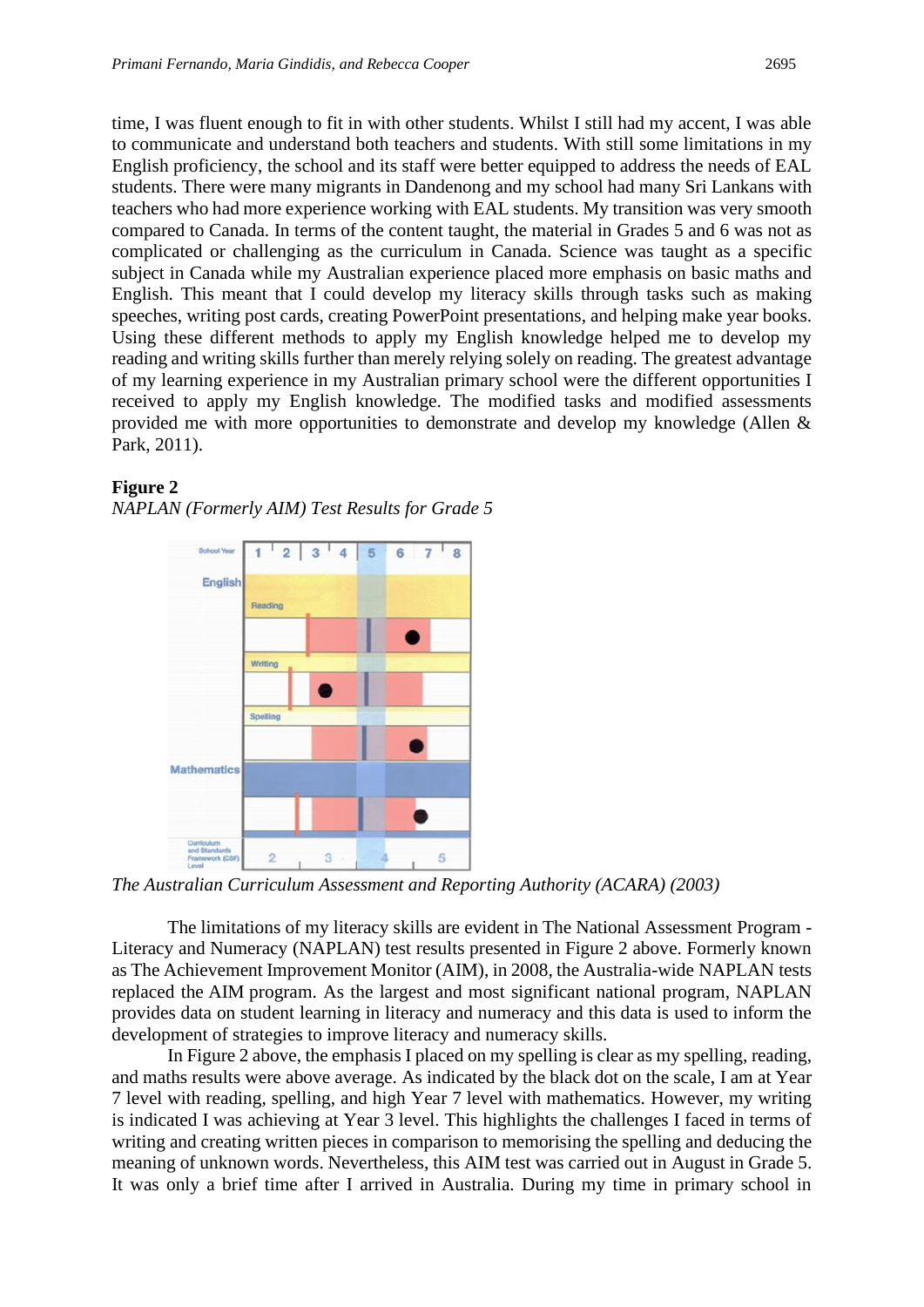Australia, the multiple opportunities I had to practice my writing had significantly improved my writing skills.

### **Australia My Learning Journey Continues... Early Secondary School Years**

By the time I began secondary school I was confident enough in English to be comfortable in my classrooms. The difficulties I experienced in Canada started to resurface during subjects such as history, geography, and science. These were subjects that required me to understand the material and apply that knowledge by creating comprehensive meaningful pieces of writing. While English was challenging in terms of written expression, the subjects discussed above were more challenging. Despite my knowledge of the content, I would always lose marks on questions that included words such as discuss, explain, or analyse. These were the instructions and verbs that necessitated writing down my ideas and demonstrating my thinking by using the content that I was taught. In Year 7 science, I received the feedback that "She generally follows the correct format when writing her practical reports, but more practice linking the aim and conclusion and formulating a hypothesis would be useful" (Sacred Heart Girls' College, 2005). Feedback such as this demonstrates that while the content knowledge was challenging at times, the difficulties were prominent in my written expression of scientific content. It is evident that I had memorised correct structures to use but I was still lacking the knowledge to construct my own sentences. This can be attributed to the avoidance phenomenon referred to by Yu (2017) in which a student is reluctant to explore terminology and content at a deeper level. Furthermore, a newer environment meant that I was once again involved in an unfamiliar culture. Because I did not have enough cultural capital in this field, I did not know how to communicate my ideas and how to express myself within this culture. So, I once again needed to incorporate a range of strategies to assimilate within the culture of academic language in history, geography, and science.

As I was proficient in English at that stage, I experimented more with the strategies I used to study science. One of my main methods was by improving my note taking. I had in the past relied on simply copying the notes from the textbook or the teacher's notes, I then started to create my own notes. This involved reading a certain chapter or page and writing down what I remembered. I would then make the connections with the content I remembered. This forced me to use my limited English and science knowledge to create pieces of writing using the content. As Watts-Taffe and Truscott (2000) note, I combined my writing with other forms of visual expression and diagrams to express my ideas and knowledge. This is also addressed in feedback from my English teacher: "Primani is encouraged to read widely to aid her comprehension and to help extend her vocabulary and also to include more written pieces in writing folio to develop her ability write effectively in different genres" (Year 7 English Report 2005).

Another challenging aspect of science was that it involved additional and subject specific vocabulary. I was still facing difficulty learning basic English vocabulary, having additional vocabulary to learn and comprehend put further strain on my learning. One of the methods that I relied on heavily during that time was to draw my own diagrams (Watts-Taffe & Truscott, 2000). Firstly, it helped me to picture the process or concept being taught. It also helped me to visually illustrate the diagram and use tools and my own edits to help me remember. For example, with the digestive system, I would draw the person and the organs as I mapped the journey of food as it went through the system. To help me remember new terminology such as peristalsis, I would draw little marks on the oesophagus to represent the movement and label it as peristalsis. The key was to incorporate as much of the content knowledge as possible into the diagram. This also meant that I was understanding the content being taught as opposed to memorising it.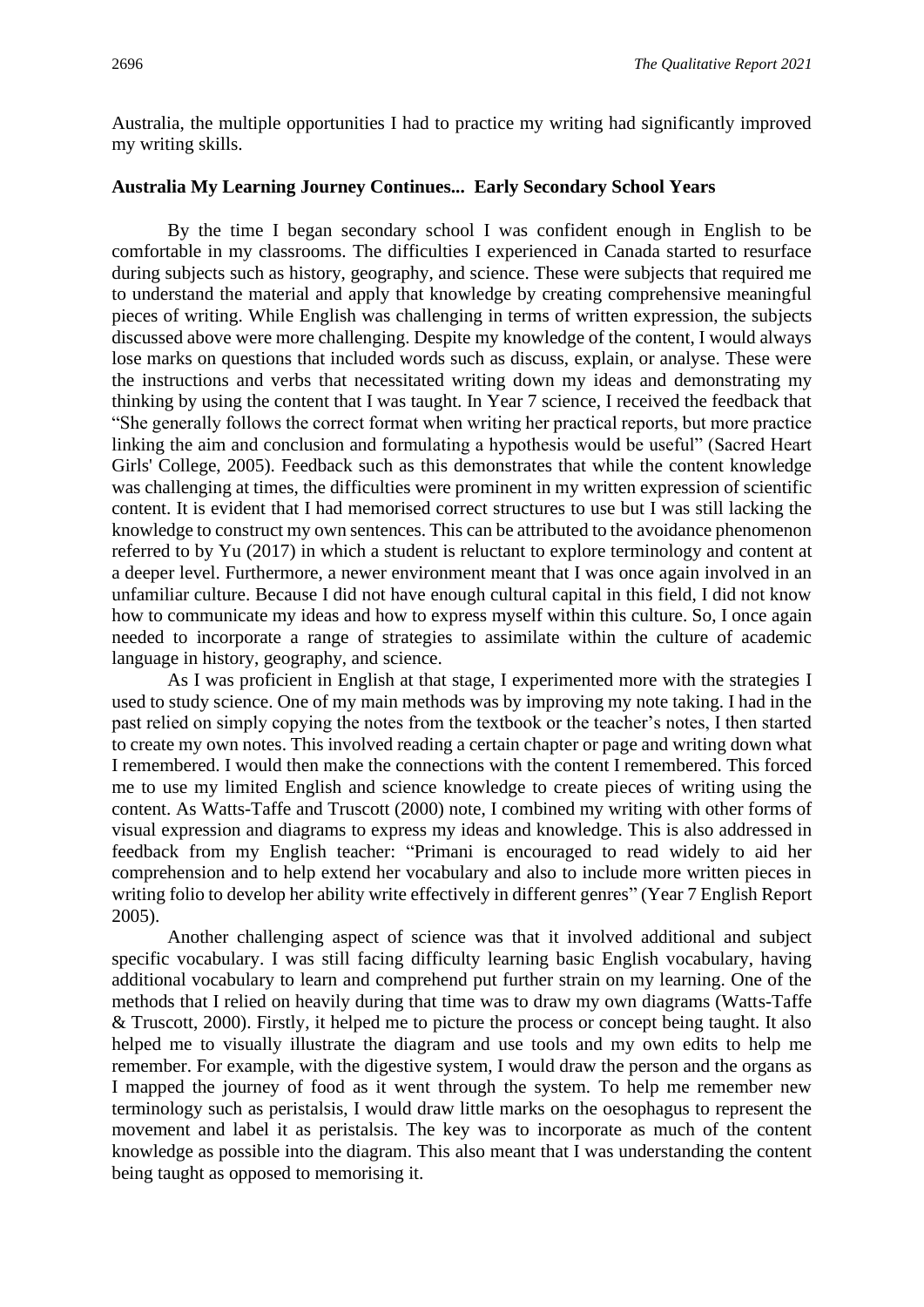### **Figure 3**

*Ability and Achievement Tests*



*Australian Council for Educational Research (Australian Council for Educational Research (ACER) (2006)*

I was accepted into a selective entry school in Year 9; as seen in Figure 3, the results summary demonstrates that in comparison to my other results, my written expression was still lacking.

### **Figure 4**

*Reading versus Mathematics*



### *NAPLAN (Formerly AIM) Test Results for Year 9 (The Australian Curriculum Assessment and Reporting Authority (ACARA) (2007)*

In my Australian Council for Educational Research (ACER) selective entry exam results, whilst all other sections were above the top 17% of applicants, the written expression percentage for both creative and analytical writing was at or below 17% of the applicants. This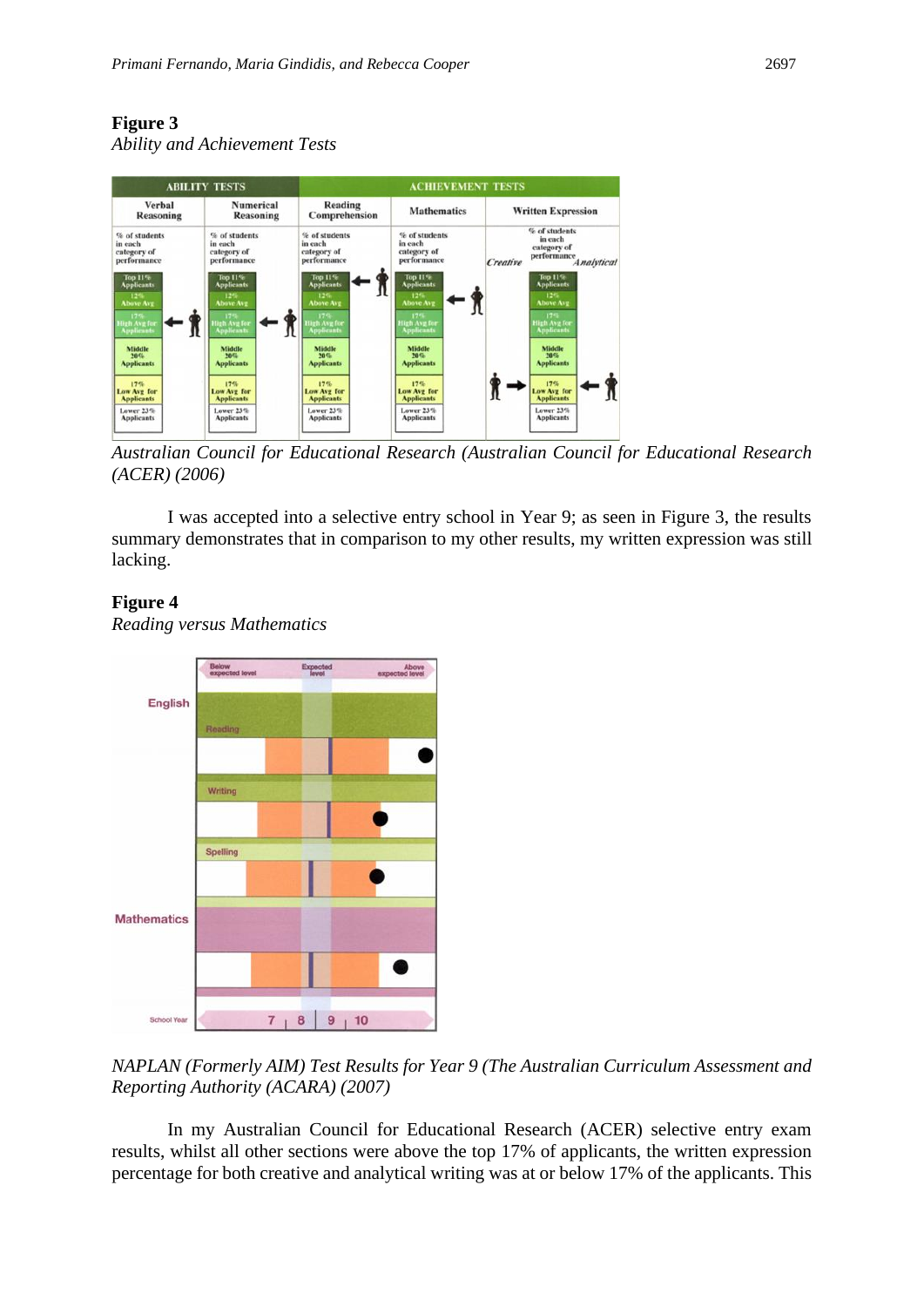reveals how challenging it was for me to develop my written expression compared to other literacy skills such as verbal reasoning and reading comprehension despite the many years of immersion in English classrooms. Nevertheless, in comparison to the Australia wide cohort, my writing skills were above average as demonstrated by further NAPLAN (formerly AIM) results shown in Figure 4. At Year 9, my reading and mathematics were above the expected level. However, in comparison, the two dots for writing and spelling are at Year 10 level. While this is still a good score, it continues to demonstrate how challenging it was for me to improve my writing as opposed to my mathematics and reading.

### **My Senior Years... Learning Biology**

Based on the Victorian Certificate of Education, (VCE) examinations held at the completion of secondary school which qualify students for entry to university or further study, I did not qualify for EAL status and the EAL examination due to having left Sri Lanka 8 years before. The criteria for EAL eligibility states that students should "have been a resident in Australia or New Zealand or other predominantly English-speaking country for no more than seven years" (Victorian Curriculum and Assessment Authority, 2017). I was forced to compete at state level with students who had studied English as a first language.

### *The Unusual Practice of Storytelling for Learning Science*

I completed my final Biology VCE subject one year earlier than expected. I completed my other final year subjects of English, Mathematical Methods, Specialist Maths, Physics, and Chemistry in my final year of secondary school. As I continued to use the strategy of using visual representations to link and understand concepts, another method I relied on heavily during this time was storytelling. This entailed explaining a certain concept or a process as a story to a family member or friend. For example, in the case of DNA replication, I would tell the story of what happened to the strand of DNA and how the initiator latches on to the A-T rich segments and would separate the two strands as a very dramatic storytelling. At this point I was confident in English so I could use the English language to incorporate the knowledge I obtained to create my own story. My deep understanding was evident demonstrating how and why the process occurred. Furthermore, another benefit of storytelling was that sometimes I would have to tell it to my grandmother who was not fluent in English. So, I would use English terminology in English and say the rest of the story in Sinhalese. This unlikely and creative strategy helped to further consolidate my understanding of scientific concepts.

### **Australian University – Bachelor of Biomedical Science**

I believe, the various techniques I utilised were fairly effective as I received a study score of 41 out of 50 for Biology. Furthermore, I went on to complete a bachelor's degree in Biomedical Science. In terms of learning, I continued to use strategies that heavily relied on visual, auditory, and kinaesthetic strategies. Some of these included discussing and explaining various concepts in a hybrid of English and Sinhalese and making posters and summary charts which I hung up around my room. The advantages of mixing the range of senses during learning has been explored extensively in a variety of studies (Anastopoulou et al., 2011; Husty & Jackson, 2008; Moayyeri, 2015). I remember clearly that it was during these years I did not feel any disadvantage as a result of my previously limited English.

I worked part time as a private tutor during my bachelor's degree. I tutored and taught maths and science to high school students. Most of my students were either Sinhalese or from non-English speaking backgrounds. They came to me because they had difficulty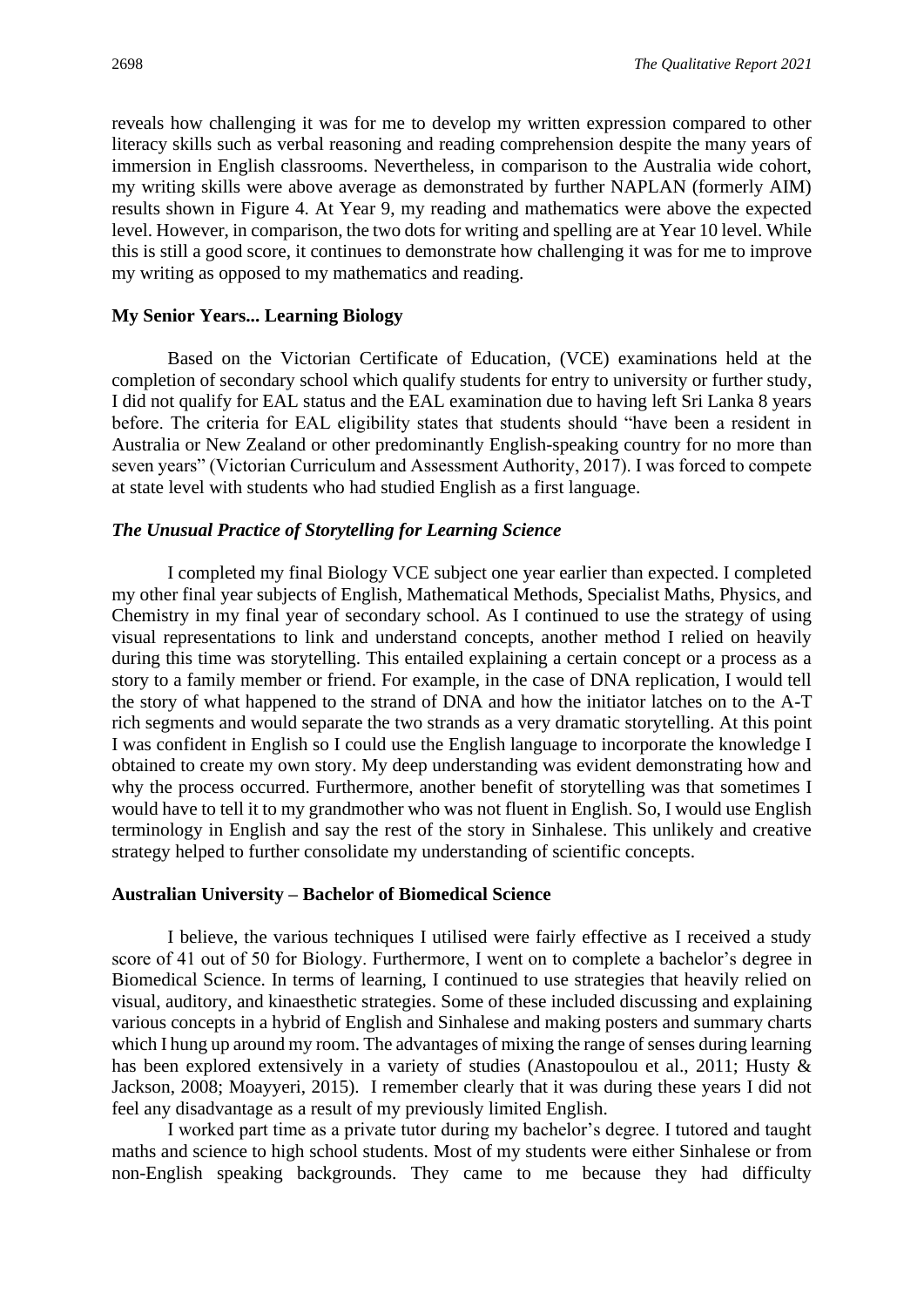understanding certain content discussed in class. I believe my background as an EAL student helped me to identify with them. Many of the techniques that I utilised and continue to utilise are strategies that I used when I was a student. One such strategy promoting differential learning for my students involved structuring multiple methods of learning. For example, I would close the book and ask a student to tell me the story of the food bolus as it goes down the digestive system or I would create an empty table and ask the students to fill out the information in the table to create their own set of notes. Similarly, the community centre I volunteered at carried out a homework club program where students could come and receive extra help for any subject. There were many migrant and refugee children who used the resources to receive the additional help. I continued to share my strategies with EAL students during these experiences. The rewarding experiences during this time motivated me to pursue teaching as a career.

### **From Learning to Teaching – Australian Master's Degree in Teaching**

One of the most satisfying experiences during my master's degree as a pre-service teacher was understanding the theoretical frameworks behind the various strategies that I had used as a student. Learning about the use of differential learning, incorporating learning styles and paradigms such as constructivism showed me that there was a reason and support for the strategies that I had utilised. I felt at that point that I had come full circle, what I had instinctively done to survive, understand, and ultimately thrive as a learner, now had a name!

During my school placements, I realised that I tended to empathise a great deal with students from non-English speaking backgrounds. I believe that proved to be advantageous for me. During one of my placements, I realised there were a group of boys from diverse backgrounds sitting at the far back who tended to be more disruptive. So, after I had assigned them a task, I was walking around, and one boy was being more disruptive. When I asked him why he was not doing the assigned task he complained, "but I don't know what to do Miss," so I sat with the student and explained what he had to do, which was to complete a table with the functions of the cell organelles and write down an example of something in real life which performs the purpose. As I was going through it, I could see the student getting more animated and volunteering information. Working together, the group came up with very creative examples to remember the functions of the cell organelle. Therefore, while it is easy to dismiss the student and give them the same instructions, having experienced the challenges of not understanding the teacher, I tended to empathise more with EAL students. This was an example of how providing that additional help to make up for the language barrier can have a significantly positive impact on students.

### **My Ultimate Challenge - Research**

As I carry out my research on methods to support EAL students, I continue to learn about diverse strategies that can be used to support EAL students. I am now truly grateful that I have had first-hand experience of being an EAL student. I understand more about the EAL students' point of view. I can impart the lessons I learnt due to the challenges I faced and the strategies I used. Overall, my philosophy for any student and especially a student learning a science subject, is "I don't want you to memorise, I want you to understand."

### **Discussion of My Findings**

In this section, I discuss the overall themes I discovered as I collected and generated my data. As the data were presented in a chronological order, the elaboration on the various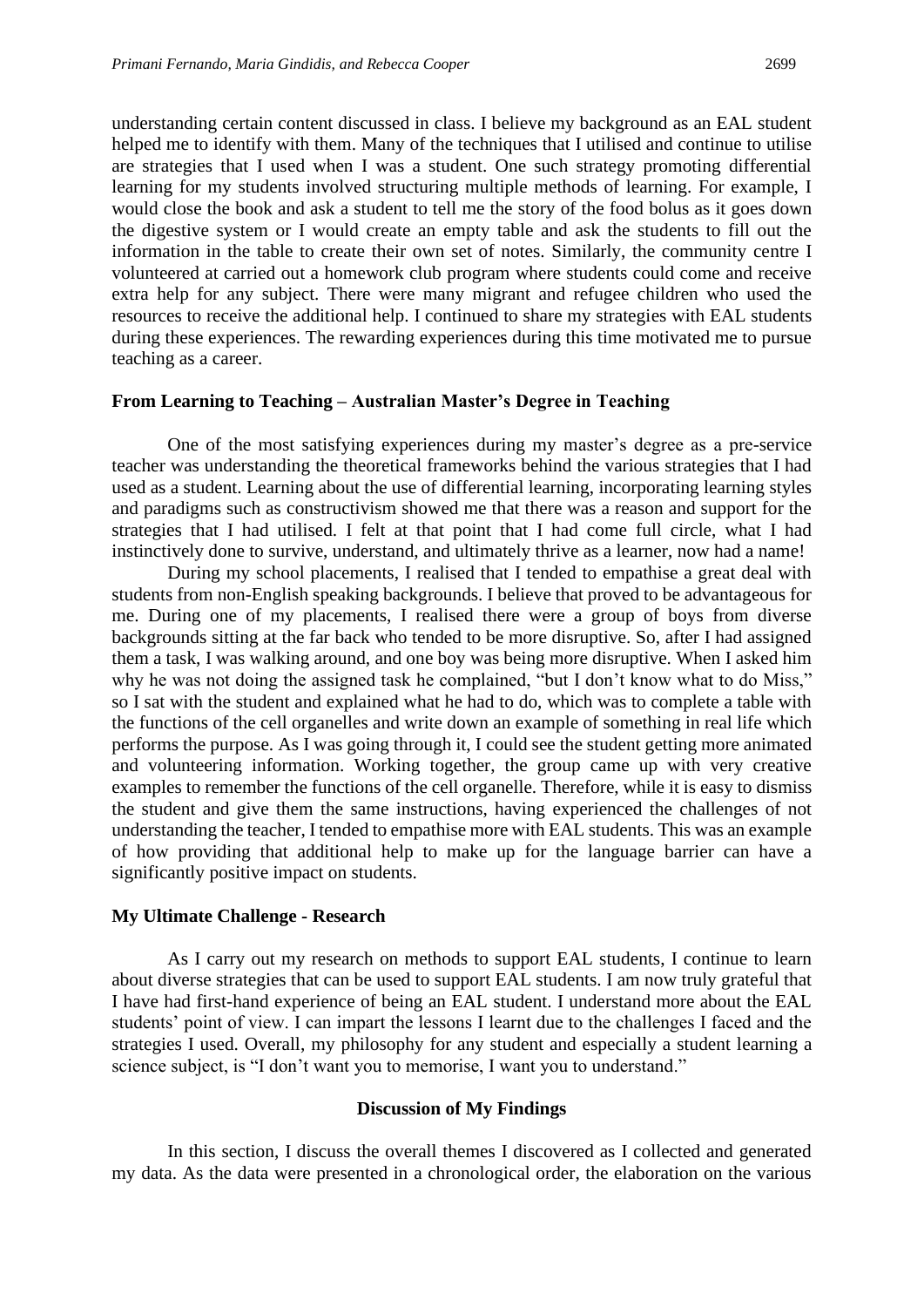strategies were provided simultaneously within the research. However, my inquiry was how the advantages and disadvantages I experienced can be classified and how from these I could generate an overall framework that could be used for supporting teachers, students, and parents. For this purpose, I developed a framework using Bourdieu's cultural capital as seen below in Figure 4. In the following section I will discuss how my reflections and experiences were understood in terms of cultural capital and how this was applicable within the cultures of language, science, and the integration of language and science.

### **Figure 5**

*The Framework for Analysis of Cultural Capital 0f EAL Students Studying Science*



Pierre Bourdieu states that an individual and their family's background is associated with a certain number of resources. He calls these resources a form of capital (Bourdieu, 1986). This is similar to economic capital which refers to an individual's economic resources and social capital which refers to the individual's social networks and connection. Gaddis (2013) refers to Bourdieu's metaphor of life as a game. In that context the cultural capital refers to the resources that the individual has that can be used in the game and habitus is the individual's disposition that refers to their feel for the game. Therefore, if an individual possesses cultural capital, they know the rules of the game.

Bourdieu states that cultural capital can be inherited by the children from their parents. This can occur by being exposed to the parents' capital or deliberately through parents (Cheung & Robert, 2003). This cultural capital is embedded in the individual habitus as stated by Bourdieu. The habitus includes aspects such as the individual's knowledge, language, and mannerisms. The various cultural socialisation advantages provided by the parents leaves their children with a certain level of cultural capital (Kraaykamp & Van Eijck, 2010). To study the effects of how my culture affected my learning, it was important to be aware of how much and what types of cultural capital I possessed.

Research has also demonstrated that academic achievement and occupational attainment are greatly influenced by people's family of origin and their parents' educational experiences (Tramonte & Willms, 2010). In relation to education, the authors state how students who possess a higher level of cultural capital better meet school standards; they are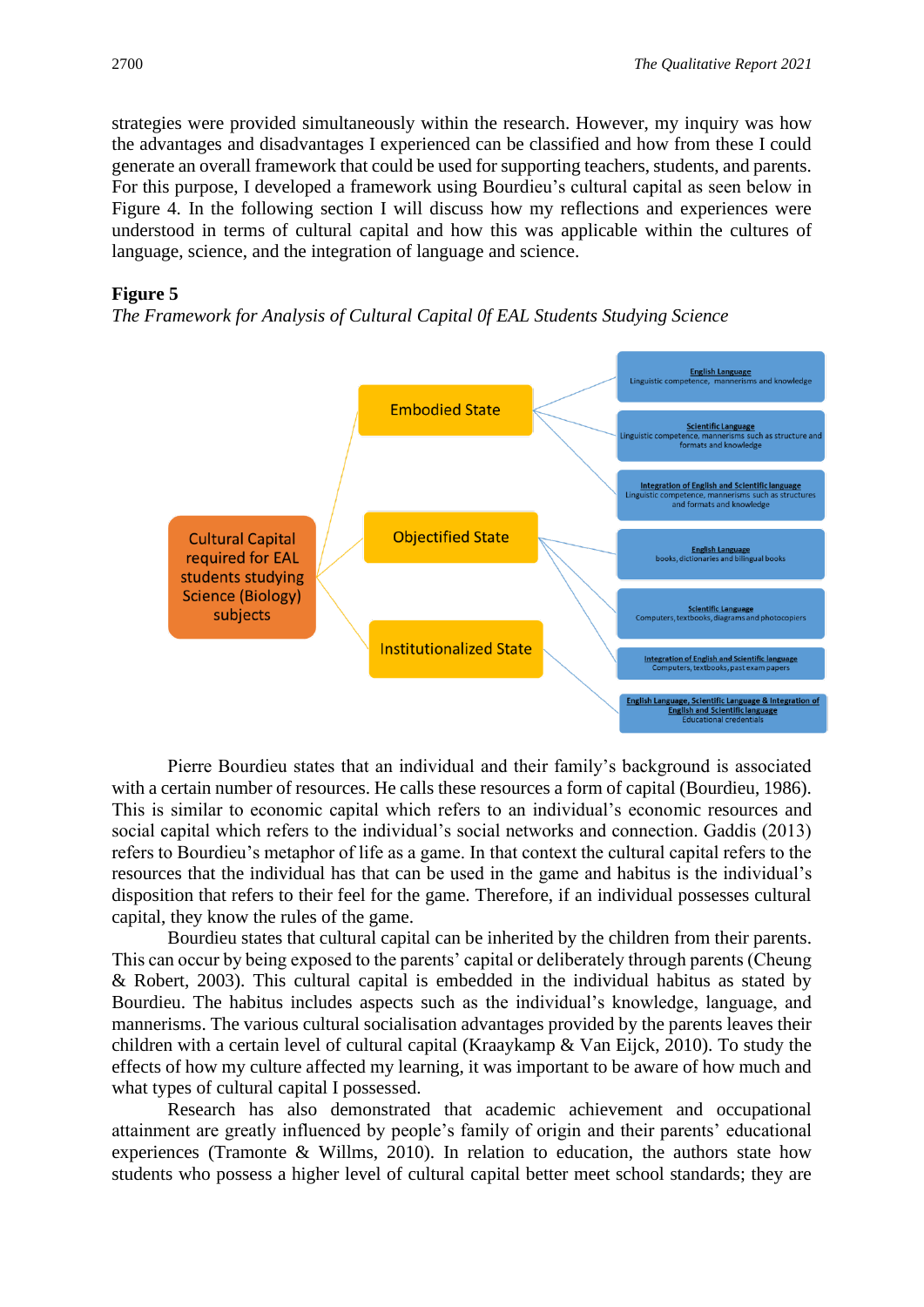accepted into college and achieve a high level of education. The authors argue this is because schools inadvertently select for linguistic structures, authority patterns and types of curricula. Students from high SES backgrounds would have been brought up to be familiar with these expected factors. Therefore, they feel comfortable at school. This is evident in my experience as a student. Due to my parents' completion of higher education, I was aware of the structures and patterns involved in the path to higher education. In comparison, parents of students from low SES would not have the skills, habits, and knowledge needed to fit into this cultural construct.

Therefore, I have expanded my definition to match with the definition of relational cultural capital as described by Tramonte and Willms (2010) to analyse the themes that emerged in my journey as an EAL student. The authors define relational cultural capital as the cultural capital that is present in the interactions between the parents and children such as discussions between parents and children about social, cultural matters, and school activities. As my interactions with my parents played a significant part in my educational journey, these factors have been included in my definition of cultural capital. Some examples include me explaining content to my parents, discussing various aspects of the tasks to my parents and discussions on where I lost marks. Even discussions in which I came home and complained about the homework can be considered a discussion which helped my parents follow my progress in school. In relation to Figure 5, these factors and discussions will be included in the embodied state because the relational cultural capital links to the embodied manifestation where the capital comes from within the individual and within the social interactions passed down from parents. These attributes can then be used to interact in society and achieve success.

#### **Emergent Theme 1: Embodied State**

### *Language As Cultural Capital*

I have considered language as cultural capital and analysed it with respect to the three manifestations put forward by Bourdieu (1986). The first manifestation I consider is the embodied state of cultural capital. As discussed by Kraaykamp and Van Eijck (2010) the embodied state refers to the cultural capital in the form of long-lasting dispositions of the mind and body. The authors state that embodied cultural capital is associated with the person's body, which includes the brain. It requires a lifelong process and it take place unconsciously. So, Bourdieu theorizes that embodied cultural capital is external wealth that is tied to the person's body including their brain or cognitive abilities.

As evidenced by this, my initial English knowledge was influenced by my parents. My limitations in English and my accent which were passed on through my parents affected how I socialised and how confident I was. The development of this aspect of cultural capital was only possible through increased socialization with my peers and participation in groups. Therefore, in terms of supporting the development of embodied state of cultural capital for English language, teachers should encourage students to work with other students and communicate with other groups.

Cheung and Robert (2003) note that cultural capital can be passed down to children by being exposed to their parents' cultural capital or actively by parents. In addition to the limited English, I was exposed to with my parents, they used their limited cultural capital to actively invest in transmitting their cultural capital to me. For example, they used methods that they had used when they were young such as rote learning and focusing on vocabulary as discussed in the results. They used private tutoring for English from a young age to support the development of my English literacy skills. It is evident that other migrants carry out similar activities to support their children when they become aware of the lack of cultural capital in the area. For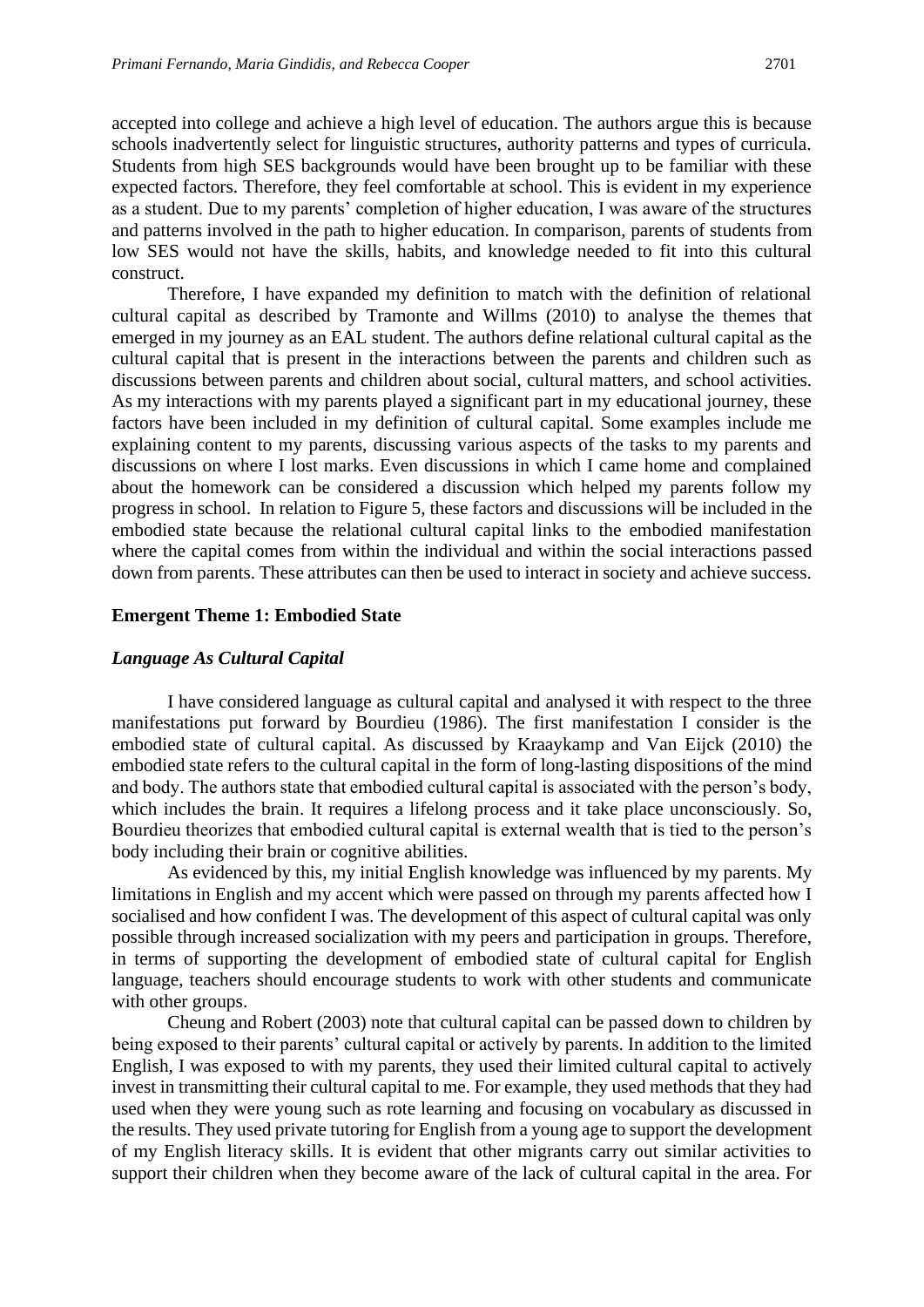example, a study by Jamal Al-deen and Windle (2015) discusses how parents will pay for private tutoring and use various connections or take them to storytelling programs at the local library to promote higher levels of cultural capital in their children.

However, the limitation was that some of these strategies such as my rote learning of spelling words, were not completely compatible with the cultural capital of the language that was utilized in Canada and Australia. This is described as devaluing or conversion of capital under changed circumstances (Jamal Al-deen & Windle, 2015). The limitations of memorising vocabulary were not evident until I was in Canada, and I had to apply the words I had memorised. There were also colloquial words such as "champers" (meaning champagne) in Australia, which I was unaware of and which could not be explicitly taught. Terms such as these were learnt through lived experiences. Nevertheless, I was fortunate to possess a medium level of cultural capital. While my parents were not fluent English speakers, they were able to communicate in that language and were proficient enough to pass it down to me. Supporting EAL students to develop their English language skills at the embodied state, involves encouraging them to talk to other students, so they can apply the theoretical and rote-learned knowledge they to carry out social networking which will assist them in acquiring more cultural capital.

### *Scientific Language as Cultural Capital*

In terms of the embodied state, my mother was able to actively transmit her cultural capital in science to me using various techniques that she had utilized when she was young. For example, she used copies of the heart to teach me the various parts of the heart and encouraged me to annotate diagrams as a strategy supported by research (Carpenter et al., 2016). I built my capital in science by continuing to learn the terminology and identifying the formats and structures of the writing involved in science. One such example is how I start the sentence with the word, that, when I am composing a hypothesis. In terms of support for students, one should acknowledge that scientific terminology itself is also an important factor in scientific literacy as Robinson (2005) states, "to carry out effective discourse about a subject area, one must know approximately 95% of the words involved" (p. 428).

### *Language and Science*

In terms of integrating both science and English as a cultural capital, my parents faced difficulties incorporating the two. The embodied state included the ability to construct sentences using a knowledge of structures and then format sentences. My lack of fluency in English meant that I was unable to demonstrate my scientific knowledge. While I was provided with sample structures that I could use to follow a standard template, my limited language proficiency meant that I had limited fluency in my own ideas and responses. As discussed previously, schools are conditioned to accept similar linguistic structures and my capital in regard to this area was significantly lower due to my limited Language proficiency.

Methods I used during my journey of integrating science and English were creating flash cards (Aronin & Haynes-Smith, 2013), using a different vernacular to convey learned content (Brown & Spang, 2008) and accessing my material early so I could prepare with less stress (Safford & Costley, 2008). Similarly, strategies I used to support my own students include activity booklets (McCallum & Miller, 2013) and multisensory strategies (Husty  $\&$ Jackson, 2008). While this is only a brief overview, such strategies focus on developing the scientific terminology that is essential when considering scientific language as cultural capital. My strategies for English language in conjunction with strategies for science subjects to develop cultural capital, integrated both science and English simultaneously. Additionally, I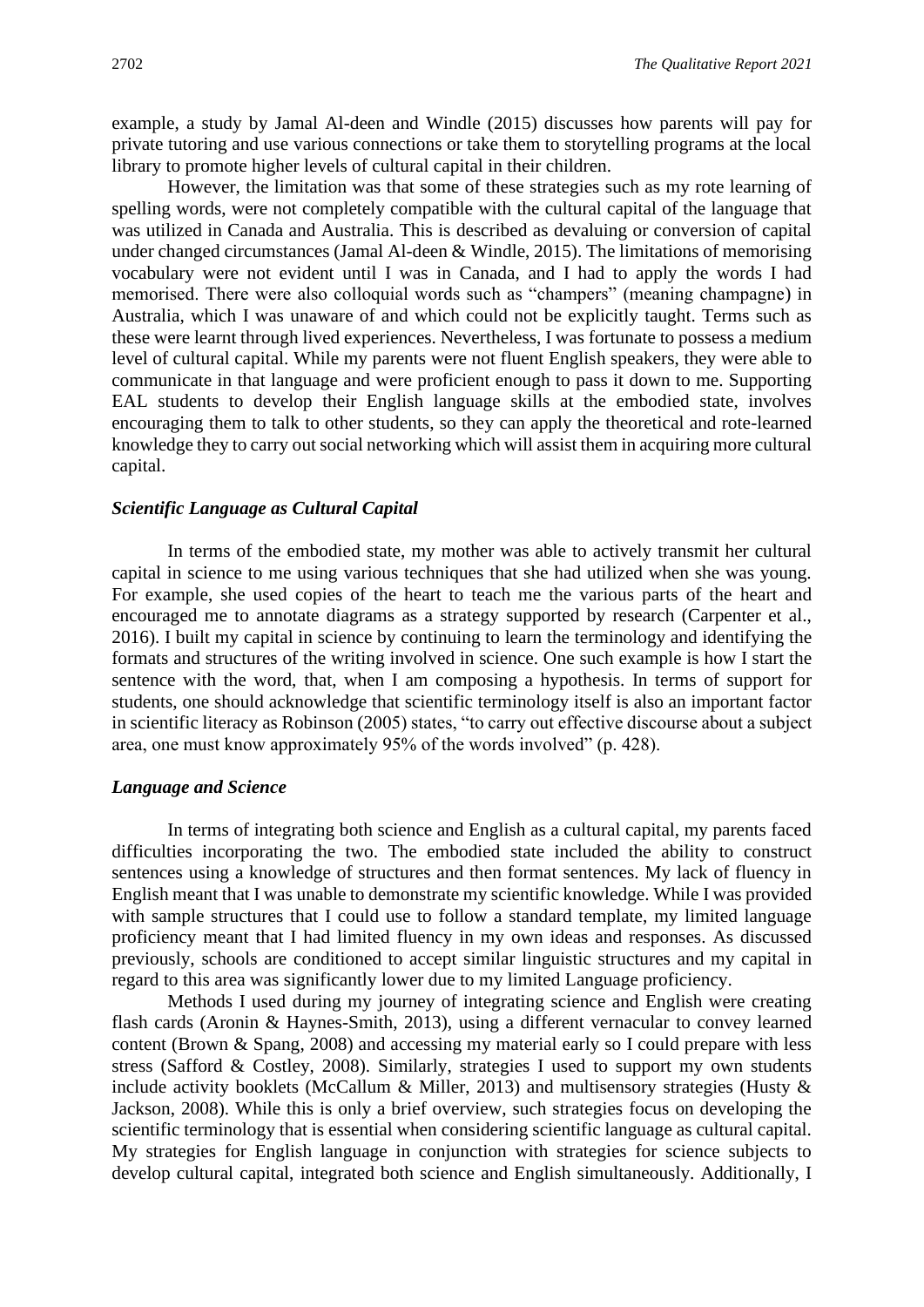attempted to provide more context to my scientific knowledge by using double talk which is a mix of vernacular language and scientific language used by both teachers and students to support their biology learning (Brown & Spang, 2008). As a student I also incorporated the two cultural capita in my studying by constructing stories about the science concepts in English (Banister & Ryan, 2001) and Sinhalese (Horton, 2013). Thus, it is evident that while some strategies within the embodied state are specifically relevant to English and science, there are other strategies that can be used to incorporate both. Whilst the richest learning will be provided within the integration of language and science, this does not diminish the advantages of support that are mostly isolated to language and science separately.

### **Emergent Theme 2: Objectified State**

In terms of the objectified state, Bourdieu (1986) refers to objects and media such as writings, and instruments which can be transmitted in terms of the material. However, while the objects themselves can be easily transmitted, the cultural capital aspect that involves the skill to appreciate and utilize these materials cannot be immediately transmitted (Kraaykamp & Van Eijck, 2010).

### *Language As Cultural Capital*

In terms of language, some examples of my own level of cultural capital included the access to dictionaries and bilingual books which allowed me to learn the additional language in conjunction with my first language. My parents were able to offer this aspect of cultural capital through passive and active transmission. Passive transmission took place when my parents let me observe them on their computers. Active transmission took place when my mother encouraged touch typing so I did not need to look at the keyboard when I typed. Resources such as these meant that I was able to fit into the culture I was in and have a higher chance of academic success. Students who lack such capital must be considered and addressed by teachers. Successful scaffolding strategies could be ensuring that any student who was literate in another language had access to a dictionary and the knowledge of how to use it (Safford & Costley, 2008). Similarly, it would be beneficial to allow students to translate and have resources that can facilitate the translation between different languages such as use of bilingual books (Miller, 2009). Finally, computer literacy is also an important factor in learning English and supporting the learning of English so while Information technology (IT) will be a subject area in primary school, teachers should ensure that students are familiar with computers and provide extra support if they do not have that capital.

### *Scientific Language as Cultural Capital*

In scientific language, objectified manifestation of cultural capital consisted of computers, textbooks, diagrams, and photocopiers. While these resources are accessible to anyone who can purchase these objects, students should be aware of how to utilize the textbook effectively. This means answering all questions and making short notes which will support them in the future. As discussed earlier, computers can be daunting at first but supportive for a student who is more familiar with them. In additional to the aspects of language discussed previously, scientific language means that students should be able to obtain the required knowledge from computers. This can include research skills with emphasis on the ability to locate relevant accurate information. Furthermore, throughout my life, I used a range of tools on computers such as videos about different biology topics and online quizzes as well as flash cards to help support my learning. The advantage with these tools was that I could work through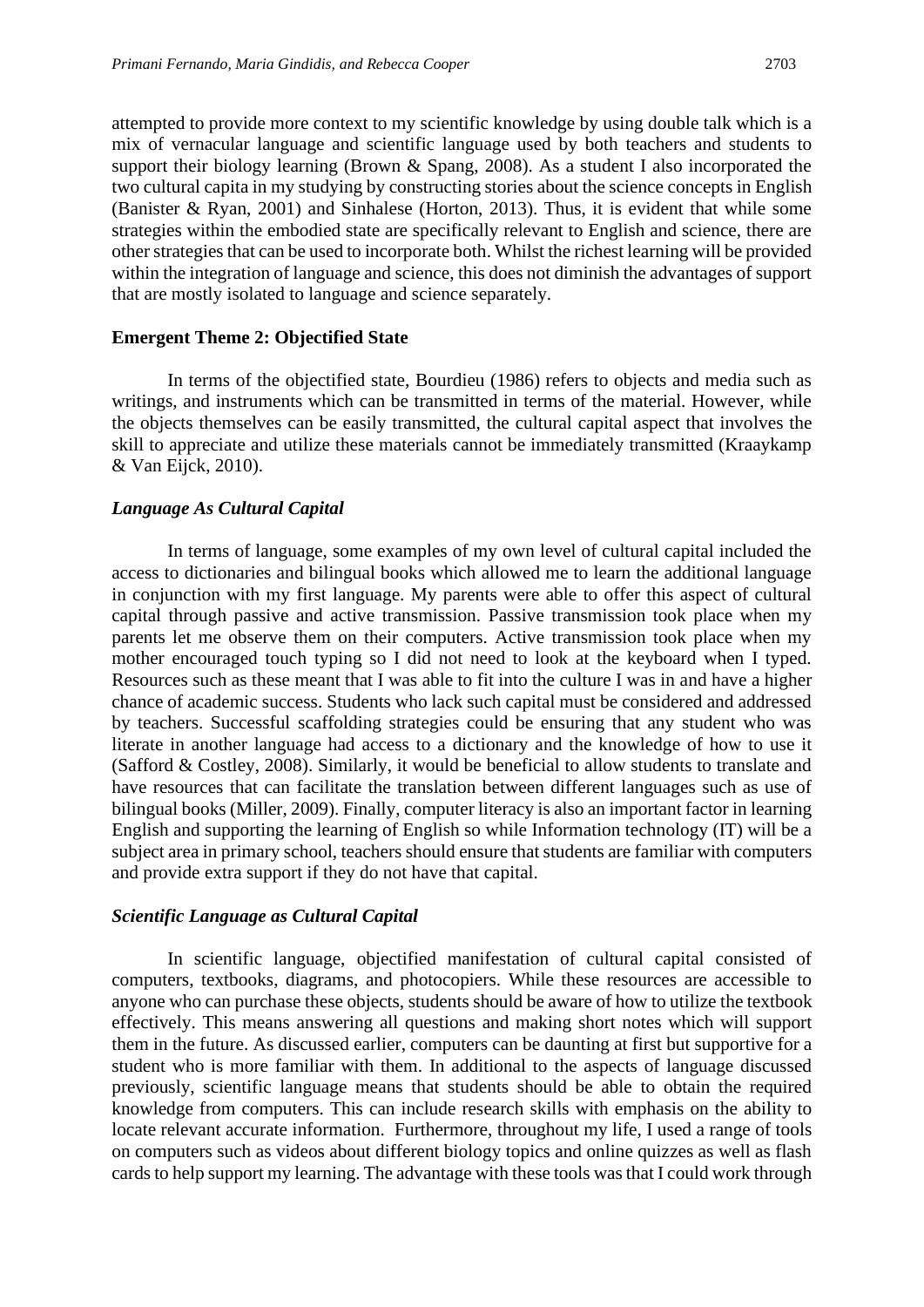them at my own pace in addition to revisiting whenever required. This knowledge was passed on from my mother who used to search key words on Google. While we were novices when we began, we continued to explore and utilise the tools available on the web. However, the foundation for my exploration was passed on from my parent. As a science teacher, I spend a significant amount of time teaching my students how to locate reliable websites and how to identify the key words in their topic. This allows them to use technology to scaffold their own content learning in addition to science textbooks and other resources (Brunsell & Horejsi, 2012).

### *Language and Science*

While there are significant advantages of utilizing computers and textbooks, one of the techniques I relied heavily on during Years 11 and 12 biology was the use of past papers for my VCE examinations and sample solutions. This is applicable heavily within language and science because by understanding the expected format and structures of the answers, I was able to modify my answers and adapt my cultural capital to align with the cultural expected by the school and The Victorian Curriculum and Assessment Authority (VCAA). Whilst there was a certain level of rote learning involved, I would classify this strategy as developing the objectified state of my cultural capital because the resource of past papers is accessible and transferable to anyone. However, the manner in which this was utilized was passed on to me from my parents and developed over my lifetime by myself. Instead of memorising sample answers, I read them and understood the expected structures and formats. Following that I modified my answers to conform with the cultural capital expected by VCAA and assessors. Thus, this demonstrates how I was able to draw upon the cultural capital passed on by my parents to meet the institutionalized aspect of cultural capital where schools and assessment boards favour students who have similar academic language and social language.

#### **Emergent Theme 3: Institutionalized State**

Institutionalized cultural capital refers to the educational credentials that are awarded as a result of the objectified and embodied cultural capital that individuals have obtained. Therefore, my struggle with institutionalized capital is evident in my low report scores and comments. Empirical research has demonstrated that students who possess cultural capital are seen as more academically gifted by teachers and other gatekeepers of schools and institutions (Dumais et al., 2012). Therefore, students should be provided with opportunities to demonstrate their cultural capital at an institutionalized level with inclusive teaching models and programs (Angelo, 2013). Comparing the assessment feedback that was provided by my different schools, it was evident that my Australian school was better suited to support EAL learners as it provided other methods for me to demonstrate my knowledge in comparison to my school in Canada. Schools need to take steps to account for the lack of institutionalized cultural capital in students. This can be done by having a wide range of assessments available to students as suggested by Allen and Park (2011), this allows for multiple opportunities to demonstrate their knowledge and obtain legitimate academic credentials.

In terms of institutionalized capital, it was evident that one cannot obtain enough capital in terms of scientific language without capital in English as well. This is because one needs to express themselves in English to obtain the formal credentials as part of institutionalized cultural capital. In terms of capita, it is because the environment influences how the capital is recognised (Jamal Al-deen Windle, 2015). If one cannot demonstrate their cultural capital due to a language barrier, they will be found lacking in cultural capital. Despite my lack of cultural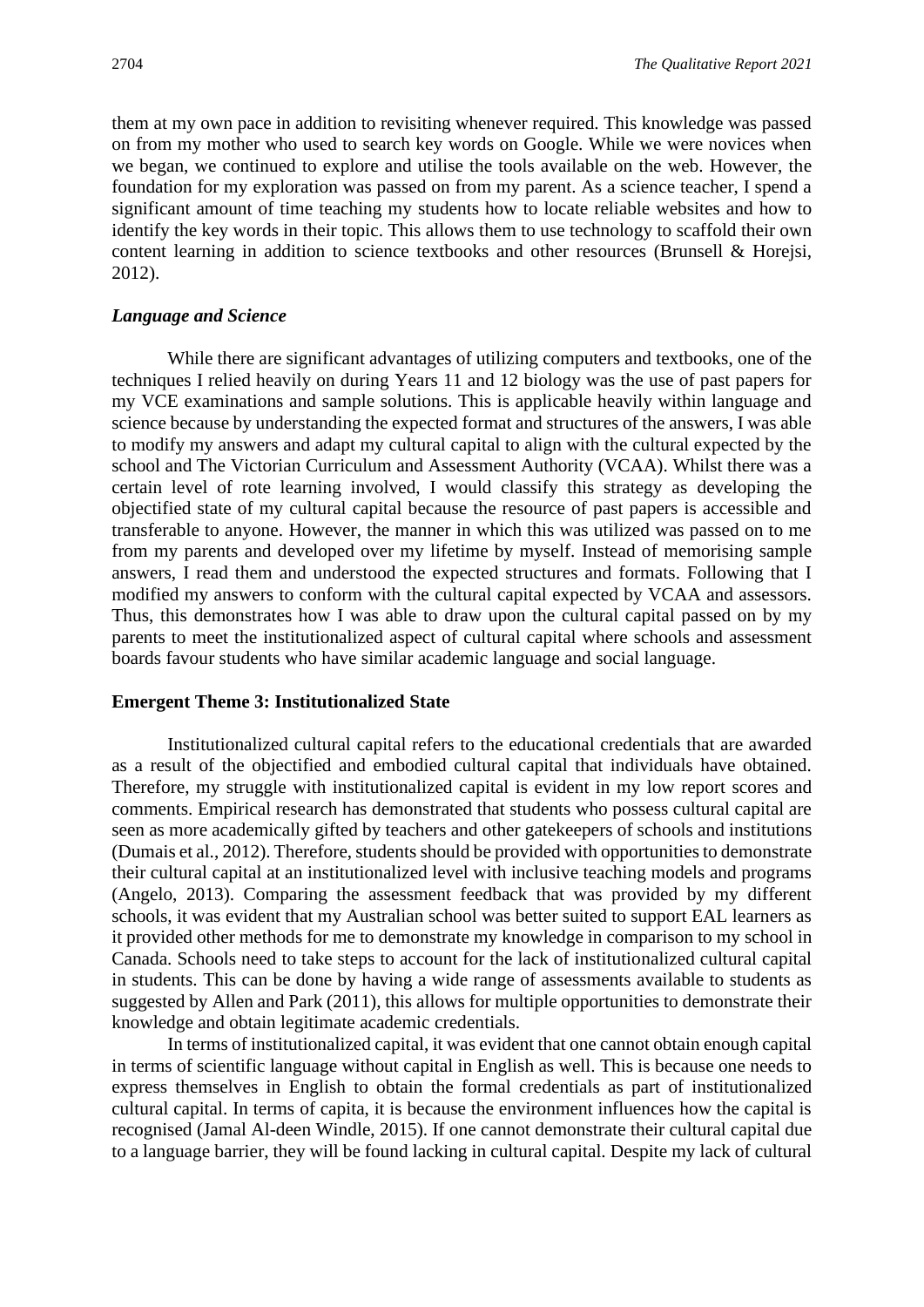capital in English and not science, this lack of capital in English overshadowed the capital available in science.

Overall, in terms of the embodied state, as stated by Bourdieu (1986) the accumulation of cultural capital in its embodied state requires time and labour. As the years have progressed, I have continued to develop my language skills and have reached a level that is acceptable in my environment. In terms of institutionalized state, the ongoing commonality is that EAL students or mainstream students need opportunities to demonstrate their knowledge. Students need to be provided with modified work and opportunities which will allow them to demonstrate their knowledge despite their struggles in language. It is important that teachers and schools are aware of and account for students' lack of cultural capital in the institutionalized state and compensate for it by providing additional resources and opportunities. EAL students require time to develop their cultural capital in English language, scientific language, and the integration of both these. The use of strategies I have painstakingly revisited, remembered, described, and evaluated in this paper together with targeted support from teachers can be used to accelerate, process, and accumulate cultural capital across dual and diverse cultures.

### **Further Study**

My analysis of the emergent themes uncovered were not fully explored as I focused on the academic aspects of my journey because they relate to the links I make to English language learning and the learning of science subjects. However, research can be further carried out on how students inherit parents' attitudes of cultural capital involving English language, science, and the integration of both science and English. This includes views of different cultural capital and how shortcomings are addressed.

### **Conclusion**

Whilst the strategies, challenges, and issues raised in this autoethnography may be similar to strategies and issues discussed elsewhere, this study demonstrates that when supporting EAL students' learning in the sciences, there are three major manifestations of Bourdieu's (1974) cultural capital that can be considered and addressed. These are embodied state, objectified state, and institutionalized state. Within each of these, support should accommodate, language, scientific language and the integration of English and science. By addressing all three cultures across all three manifestations, this paper advocates that teachers can provide point of need support to EAL students studying Biology and subjects in the sciences.

#### **References**

- Acosta, S., Goltz, H. H., & Goodson, P. (2015). Autoethnography in action research for health education practitioners. *Action Research*, *13*(4), 411-431. <https://doi.org/10.1177/1476750315573589>
- Allen, H., & Park, S. (2011). Science education and ESL students. *Science Scope*, *35*(3), 29- 34.<https://www.learntechlib.org/p/64652/>
- Anastopoulou, S., Sharples, M., & Baber, C. (2011). An evaluation of multimodal interactions with technology while learning science concepts. *British Journal of Educational Technology*, *42*(2), 266-290.
- Anderson, L. (2006). Analytic autoethnography. *Journal of Contemporary Ethnography*, *35*(4), 373-395.<https://doi.org/10.1177/0891241605280449>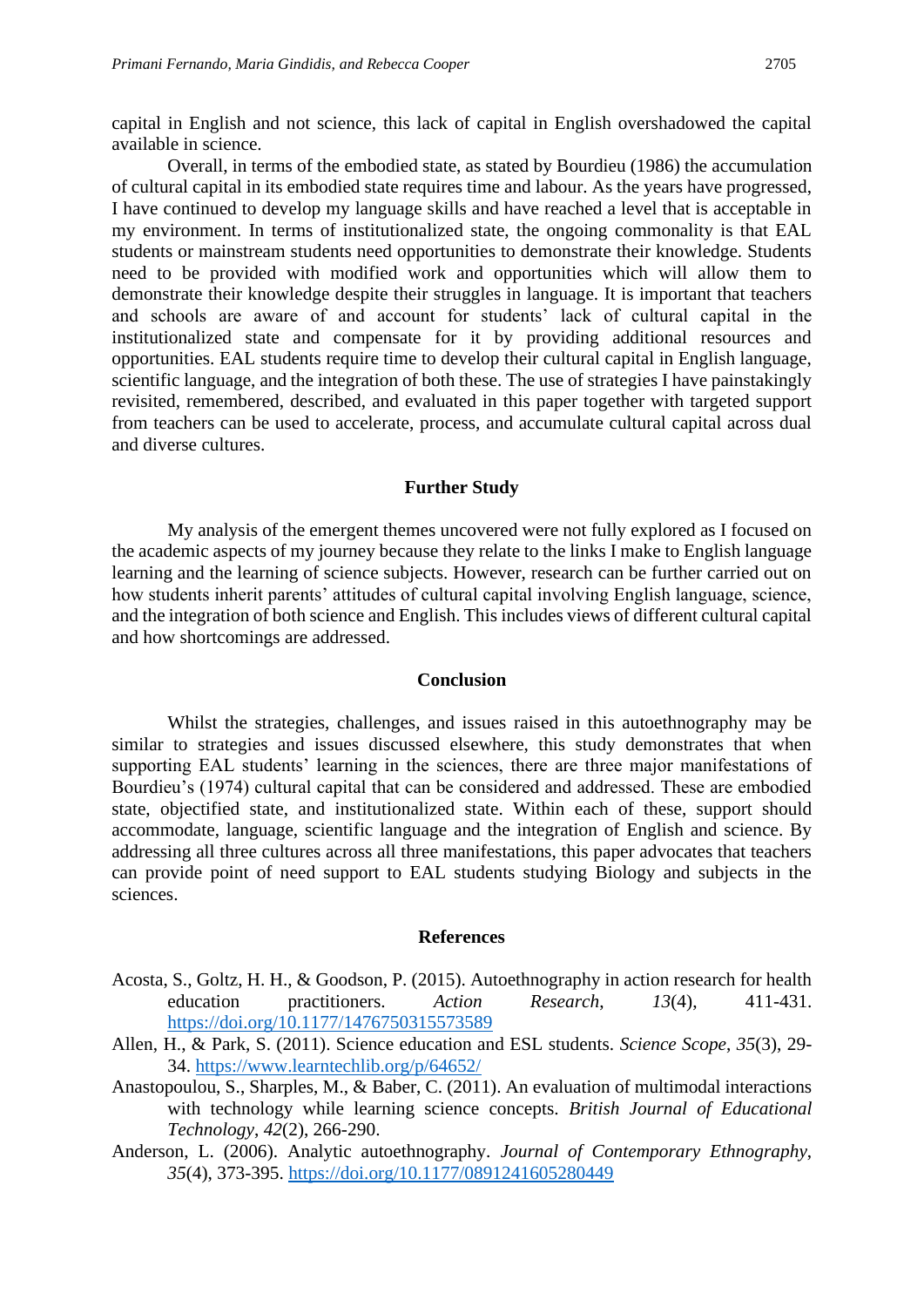- Angelo, D. (2013). Steps for encouraging early independent writing: A language perspective on whole-class literacy learning inclusive of EAL/D learners. *Practically Primary*, *18*(2), 11-15.
- Aronin, S., & Haynes-Smith, H. (2013). Increasing science vocabulary using PowerPoint flash cards. *Science Scope*, *37*(3). [https://doi.org/10.2505/4/ss13\\_037\\_03\\_33](https://doi.org/10.2505/4/ss13_037_03_33)
- Atkinson, D. (1997). A critical approach to critical thinking in TESOL. *TESOL Quarterly*, *31*(1), 71-94.<https://doi.org/10.2307/3587975>
- Australian Council for Educational Research (ACER). (2006). *Selective entry exam results*.
- Ball, S. J. (2003). *Class strategies and the education market: The middle classes and social advantage*. Routledge.
- Banister, F., & Ryan, C. (2001). Developing science concepts through story-telling. *School Science Review*, *82*, 75-84.
- Berens, M. S., Kovelman, I., & Petitto, L. A. (2013). Should bilingual children learn reading in two languages at the same time or in sequence? *Bilingual Research Journal*, *36*(1), 35-60.<https://doi.org/10.1080/15235882.2013.779618>
- Bourdieu, P. (1974). The school as a conservative force: Scholastic and cultural inequalities. *Contemporary Research in the Sociology of Education*, *32*-46.
- Bourdieu, P. (1986). The forms of capital. In J. G. Richardson (Ed.), *Handbook of theory and research for the sociology of education* (pp. 241-258). Greenwood Press. <https://doi.org/10.1002/9780470755679.ch15>
- Brown, B. A., & Spang, E. (2008). Double talk: Synthesizing everyday and science language in the classroom. *Science Education*, *92*(4), 708-732[. https://doi.org/10.1002/sce.20251](https://doi.org/10.1002/sce.20251)
- Bruen, J., & Kelly, N. (2017). Using a shared L1 to reduce cognitive overload and anxiety levels in the L2 classroom. *The Language Learning Journal*, *45*(3), 368-381. <https://doi.org/10.1080/09571736.2014.908405>
- Brunsell, E., & Horejsi, M. (2012). Tablets as learning hubs. *The Science Teacher*, *79*(6), 8. <https://www.questia.com/library/journal/1G1-307184791/tablets-as-learning-hubs>
- Bryman, A. (2008). Of methods and methodology. *Qualitative Research in Organizations and Management: An International Journal*, *3*(2), 159-168. <https://doi.org/10.1108/17465640810900568>
- Burgoyne, K., Kelly, J. M., Whiteley, H. E., & Spooner, A. (2010). The comprehension skills of children learning English as an additional language. *British Journal of Educational Psychology*, *79*(4), 735-747.<https://doi.org/10.1348/000709909X422530>
- Burgoyne, K., Whiteley, H. E., & Hutchinson, J. M. (2011). The development of comprehension and reading-related skills in children learning English as an additional language and their monolingual, English-speaking peers. *British Journal of Educational Psychology*, *81*(2), 344-354.<https://doi.org/10.1348/000709910X504122>
- Cameron, L. (2002). Measuring vocabulary size in English as an additional language. *Language Teaching Research*, *6*(2), 145-173. <https://doi.org/10.1191/1362168802lr103oa>
- Carpenter, S. K., Lund, T. J., Coffman, C. R., Armstrong, P. I., Lamm, M. H., & Reason, R. D. (2016). A classroom study on the relationship between student achievement and retrieval-enhanced learning. *Educational Psychology Review*, *28*(2), 353-375. <https://doi.org/10.1007/s10648-015-9311-9>
- Chang, H. (2016). *Autoethnography as method*. Routledge. <https://doi.org/10.4324/9781315433370>
- Cheung, S. Y., & Robert, A. (2003). Time to read: Family resources and educational outcomes in Britain. *Journal of Comparative Family Studies*, *34*(3), 413-433. <https://doi.org/10.3138/jcfs.34.3.413>
- Clandinin, D. J., & Connelly, F. M. (2000). Narrative inquiry. In L. M. Given (Ed.), *The Sage*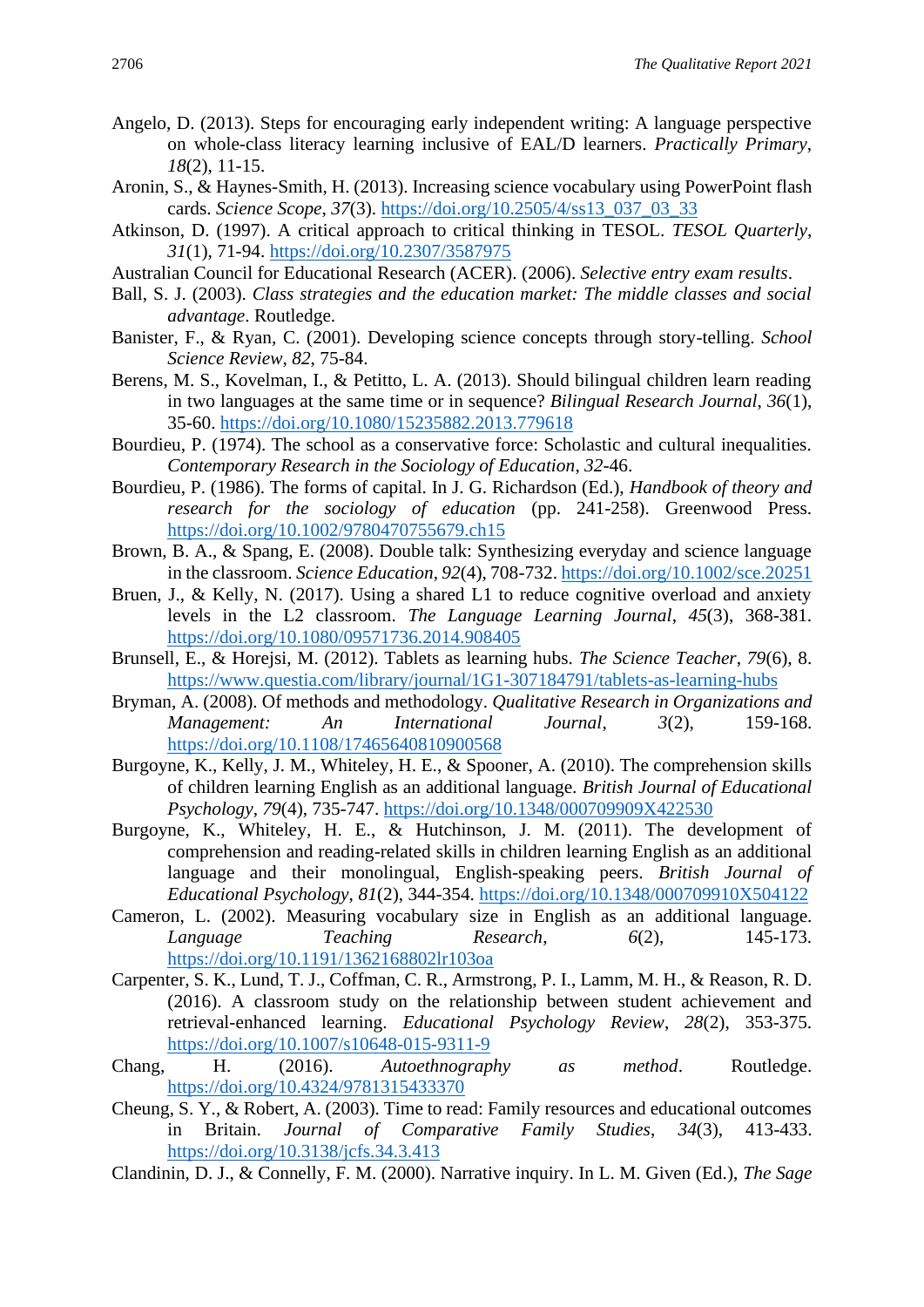*encyclopedia of qualitative research methods* (pp. 542-545). Sage. <https://doi.org/10.4135/9781412963909.n275>

- Claussen, S., & Osborne, J. (2013). Bourdieu's notion of cultural capital and its implications for the science curriculum. *Science Education*, *97*(1), 58-79. <https://doi.org/10.1111/j.1468-4446.2005.00044.x>
- Coffey, A. (1999). *The ethnographic self: Fieldwork and the representation of identity*. Sage. <https://doi.org/10.4135/9780857020048>
- Collins, J. (1989). Hegemonic practice: Literacy and standard language in public education. *Journal of Education*, *171*(2), 9-34.<https://doi.org/10.1177/002205748917100203>
- Cummins, J. (2000). Language, power, and pedagogy: Bilingual children in the crossfire*, Multilingual Matters, 25*(3), 405-412 <https://doi.org/10.1080/15235882.2001.10162800>
- Custer, D. (2014). Autoethnography as a transformative research method. *The Qualitative Report*, *19*(37), 1-13.<https://doi.org/10.46743/2160-3715/2014.1011>
- Denzin, N. K. (2018). *Performance autoethnography: Critical pedagogy and the politics of culture* (2nd ed.). Taylor & Francis Group.<https://doi.org/10.4324/9781315159270>
- Department of Census and Statistics. (2001). *Percentage of population aged 10 years and over in major ethnic groups by district and ability to speak, Sinhala, Tamil and English languages*.

<http://www.statistics.gov.lk/PopHouSat/PDF/Population/p9p11%20Speaking.pdf>

- Dumais, S. A., Kessinger, R. J., & Ghosh, B. (2012). Concerted cultivation and teachers' evaluations of students: Exploring the intersection of race and parents' educational attainment. *Sociological Perspectives*, *55*(1), 17-42. <https://doi.org/10.1525/sop.2012.55.1.17>
- Ellis, C., & Adams, T. E. (2014). The purposes, practices, and principles of autoethnographic research. In P. Leavy (Ed.), *The Oxford handbook of qualitative research* (pp. 254– 276).<https://doi.org/10.1093/oxfordhb/9780199811755.013.004>
- Ellis, C., & Bochner, A. (2000). Autoethnography, personal narrative, reflexivity: Researcher as subject. In N. K. Denzin & Y. S. Lincoln (Eds.), *Handbook of qualitative research*  (2nd ed., pp. 733-768). Sage.
- Ellis, C., Adams, T. E., & Bochner, A. P. (2011). Autoethnography: An overview. *Historical Social Research / Historische Sozialforschung*, *36*(4), 273-290.
- Flick, U. (2002). Qualitative research-state of the art. *Social Science Information*, *41*(1), 5-24. <https://doi.org/10.1177/0539018402041001001>
- Gaddis, S. M. (2013). The influence of habitus in the relationship between cultural capital and academic achievement. *Social Science Research*, *42*(1), 1-13. <https://doi.org/10.1016/j.ssresearch.2012.08.002>
- Gilakjani, A. P., & Ahmadi, M. R. (2011). Why is pronunciation so difficult to learn? *English Language Teaching*, *4*(3), 74-83.<https://doi.org/10.5539/elt.v4n3p74>
- Goldkuhl, G. (2019). The generation of qualitative data in information systems research: The diversity of empirical research methods. *Communications of the Association for Information Systems*, *44*, 572-599.<https://doi.org/10.17705/1CAIS.04428>
- Heath, S. B. (1982). Questioning at home and at school: A comparative study. In G. Spindler (Ed.), *Doing the ethnography of schooling: Educational anthropology in action* (pp. 102-131). Holt, Rinehart & Winston.
- Hickey, A., & Austin, J. (2007). Pedagogies of self: Conscientising the personal to the social. *International Journal of Pedagogies & Learning*, *3*(1), 21-29. <https://doi.org/10.5172/ijpl.3.1.21>
- Horton, J. (2013). Teaching science through story. *Teaching Science*, *59*(3), 38-41.
- Husty, S., & Jackson, J. (2008). Multisensory strategies for science vocabulary: Support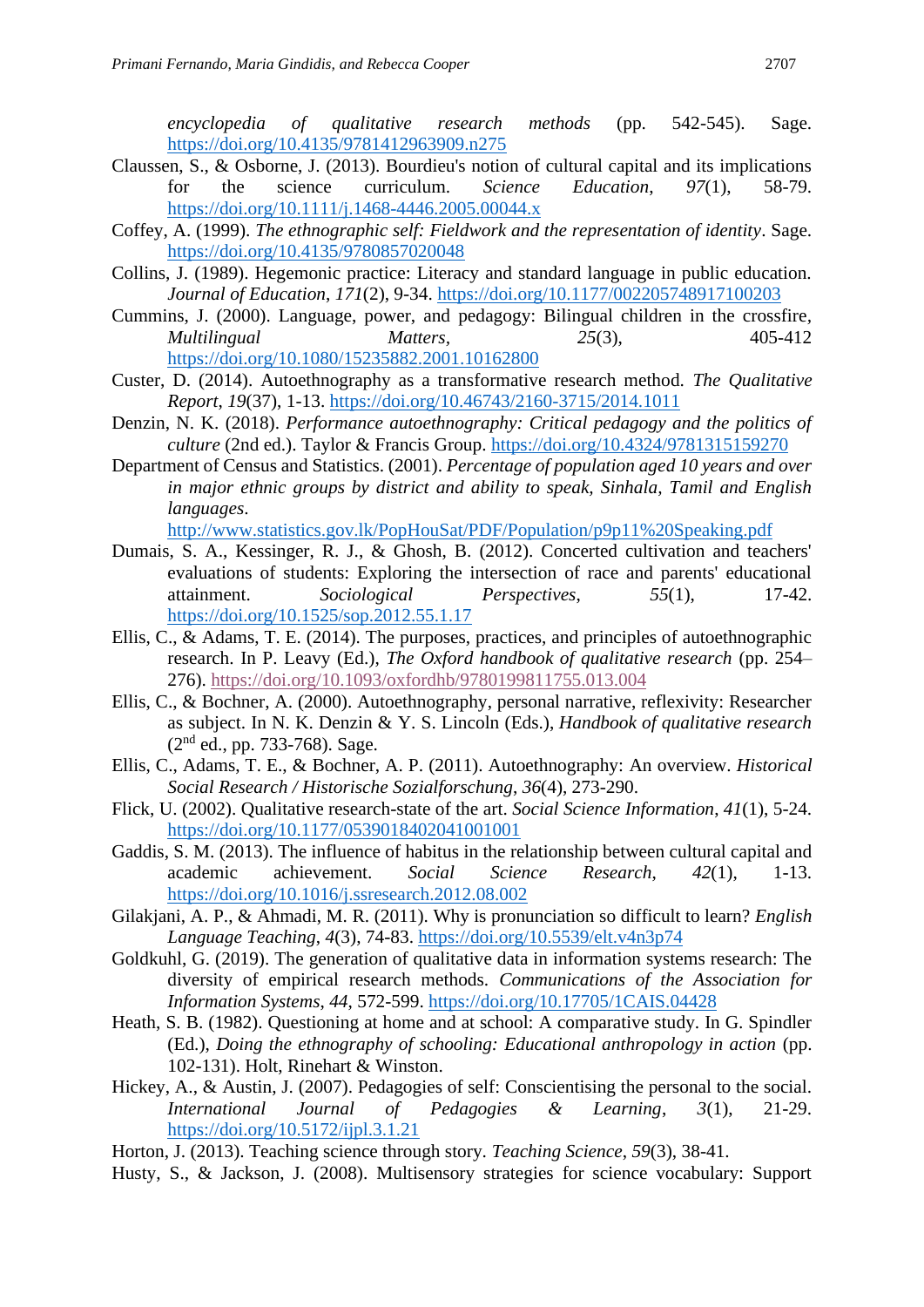learning about properties of matter for ELL and all students with these techniques. *Science and Children*, *46*(4), 32-35.

- Jaeger, M. M. (2011). Does cultural capital really affect academic achievement? New evidence from combined sibling and panel data. *Sociology of Education*, *84*(4), 281-298. <https://doi.org/10.1177/0038040711417010>
- Jamal Al-deen, T., & Windle, J. (2015). The involvement of migrant mothers in their children's education: Cultural capital and transnational class processes. *International Studies in Sociology of Education*, *25*(4), 278-295. <https://doi.org/10.1080/09620214.2015.1083404>
- Jorgenson, J. (2002). Engineering selves: Negotiating gender and identity in technical work. *Management Communication Quarterly*, *15*(3), 350-380. <https://doi.org/10.1177/0893318902153002>
- Joyce, P. (2018). L2 vocabulary learning and testing: The use of L1 translation versus L2 definition. *The Language Learning Journal*, *46*(3), 217-227. <https://doi.org/10.1080/09571736.2015.1028088>
- Kraaykamp, G., & Van Eijck, K. (2010). The intergenerational reproduction of cultural capital: A threefold perspective. *Social Forces*, *89*(1), 209-231. <https://doi.org/10.1353/sof.2010.0087>
- Kwan, R., & Mafe, C. (2016). Rote learning: A necessary evil. *Advances in Medical Education and Practice*, *7*, 429-430.<https://doi.org/10.2147/AMEP.S115838>
- Lapadat, J. C. (2017). Ethics in autoethnography and collaborative autoethnography. *Qualitative Inquiry*, *23*(8), 589-603.<https://doi.org/10.1177/1077800417704462>
- Libarkin, J. C., & Kurdziel, J. P. (2002). Research methodologies in science education: The qualitative-quantitative debate. *Journal of Geoscience Education*, *50*(1), 78-86. <https://doi.org/10.1080/10899995.2002.12028053>
- Lichtman, M. (2014). *Qualitative research for the social sciences*. Sage. <https://doi.org/10.4135/9781544307756>
- McCallum, M., & Miller, J. (2013). Supporting English as an additional language students in science: Integrating content and language. *Teaching Science*, *59*(2), 37-42.
- Méndez, M. (2013). Autoethnography as a research method: Advantages, limitations and criticisms. *Colombian Applied Linguistics Journal*, *15*(2), 279-287. <https://doi.org/10.14483/udistrital.jour.calj.2013.2.a09>
- Miller, J. (2009). Teaching refugee learners with interrupted education in science: Vocabulary, literacy and pedagogy. *International Journal of Science Education*, *31*(4), 571-592. <https://doi.org/10.1080/09500690701744611>
- Moayyeri, H. (2015). The impact of undergraduate students' learning preferences (VARK Model) on their language achievement. *Journal of Language Teaching and Research*, *6*(1), 132-139.<https://doi.org/10.17507/jltr.0601.16>
- Multicultural Health Policy Unit. (2014). *ACT Health Community Profile - Sri Lanka*. Australian Capital Territory [https://www.health.act.gov.au/sites/default/files/2018-](https://www.health.act.gov.au/sites/default/files/2018-10/ACTH%20Community%20Profile_Sri%20Lanka.pdf) [10/ACTH%20Community%20Profile\\_Sri%20Lanka.pdf](https://www.health.act.gov.au/sites/default/files/2018-10/ACTH%20Community%20Profile_Sri%20Lanka.pdf)
- Nation, I. S. P. (2006). How large a vocabulary is needed for reading and listening? *Canadian Modern Language Review*, *63*(1), 59-82.<https://doi.org/10.3138/cmlr.63.1.59>
- Olneck, M. (2000). Can multicultural education change what counts as cultural capital? *American Educational Research Journal*, *37*(2), 317-348. <https://doi.org/10.3102/00028312037002317>
- Pagett, L. (2006). Mum and dad prefer me to speak Bengali at home: Code switching and parallel speech in a primary school setting. *Literacy*, *40*(3), 137-145. <https://doi.org/10.1111/j.1467-9345.2006.00424.x>
- Park, E., Klieve, H., Tsurutani, C., & Harte, W. (2017). International students' accented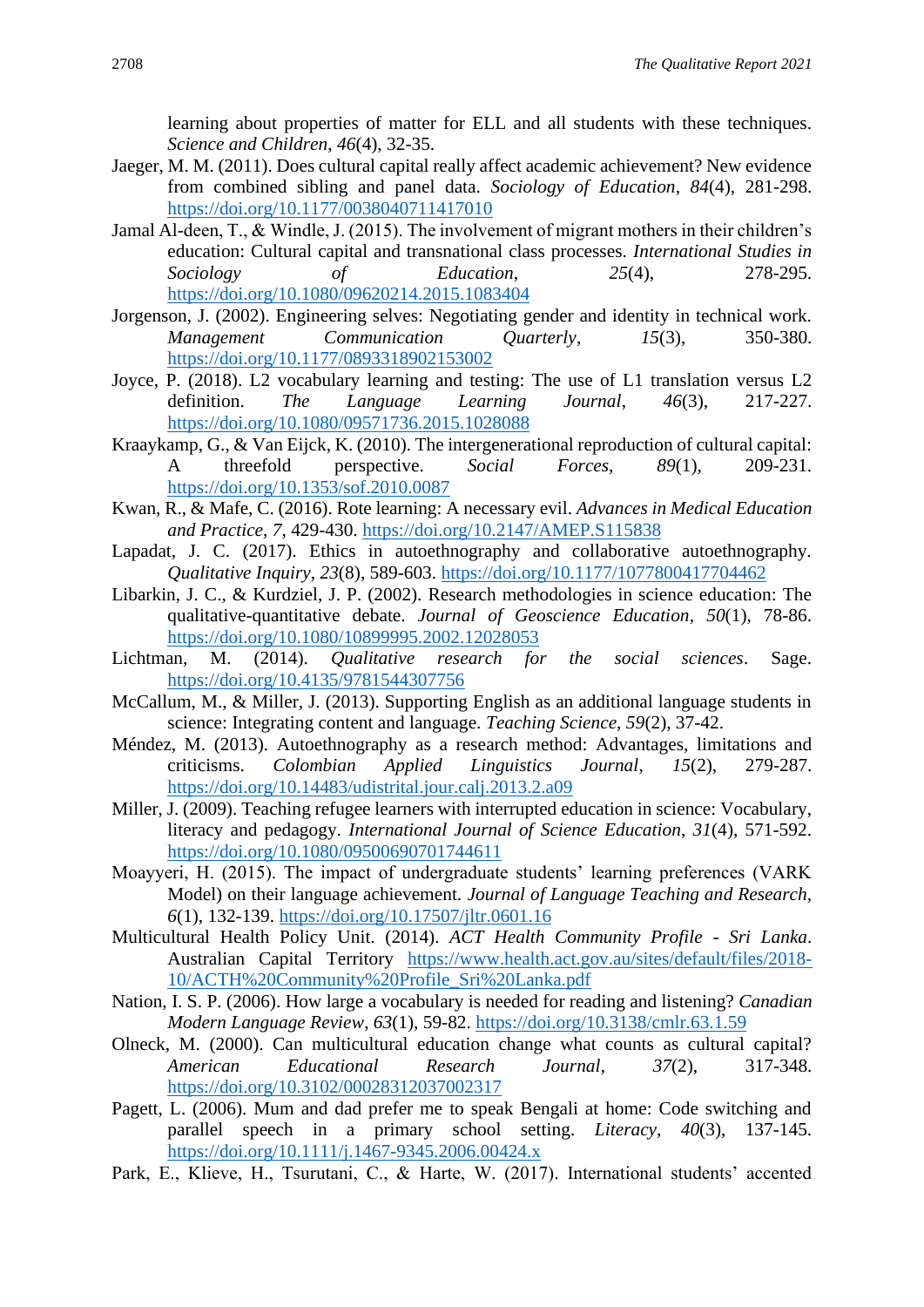English: Communication difficulties and developed strategies. *Cogent Education*, *4*(1), 1-15.<https://doi.org/10.1080/2331186X.2017.1314651>

Pauline Vanier Catholic Elementary School. (2002). *Pauline Vanier grade four school report.*  Pauline Vanier Catholic Elementary School. (2003). *Pauline Vanier grade five school report.*

- Robinson, P. J. (2005). Teaching key vocabulary in geography and science classrooms: An analysis of teachers' practice with particular reference to EAL pupils' learning. *Language and Education*, *19*(5), 428-445. <https://doi.org/10.1080/09500780508668695>
- Robles, T. R. (2008). *Learning for life: Adult immigrant and international students adopting self-directed learning skills* [Masters dissertation, St. Francis Xavier University]. ProQuest Dissertations and Theses Global.
- Roger, K., Bone, T., Heinonen, T., Schwartz, K., Slater, J., & Thakrar, S. (2018). Exploring identity: What we do as qualitative researchers. *The Qualitative Report*, *23*(3), 532-546. <https://doi.org/10.46743/2160-3715/2018.2923>
- Sacred Heart Girls' College. (2005). *Sacred Heart Girls' College year seven school report*.
- Safford, K., & Costley, T. (2008). 'I didn't speak for the first year': Silence, self-study and student stories of English language learning in mainstream education. *International Journal of Innovation in Language Learning and Teaching*, *2*(2), 136-151. <https://doi.org/10.1080/17501220802158875>
- Snyder, M. M. (2015). Leaning into autoethnography: A review of Heewon Chang's Autoethnography as Method. *The Qualitative Report*, *20*(2), 93-96. <https://doi.org/10.46743/2160-3715/2015.2099>
- Sparkes, A. C. (2000). Autoethnography and narratives of self: Reflections on criteria in action. *Sociology of Sport Journal*, *17*(1), 21-43.<https://doi.org/10.1123/ssj.17.1.21>
- Steinmayr, R., Dinger Felix, C., & Spinath, B. (2010). Parents' education and children's achievement: The role of personality. *European Journal of Personality*, *24*(6), 535-550. <https://doi.org/10.1002/per.755>
- Stuart, M. (2004). Getting ready for reading: A follow-up study of inner city second language learners at the end of Key Stage I. *British Journal of Educational Psychology*, *74*, 15- 36.<https://doi.org/10.1348/000709904322848806>
- Teherani, A., Martimianakis, T., Stenfors-Hayes, T., Wadhwa, A., & Varpio, L. (2015). Choosing a qualitative research approach. *Journal of Graduate Medical Education*, *7*(4), 669-670.<https://doi.org/10.4300/JGME-D-15-00414.1>
- The Australian Curriculum Assessment and Reporting Authority (ACARA). (2003). *Grade five NAPLAN (AIM) results*.
- The Australian Curriculum Assessment and Reporting Authority (ACARA). (2007). *Year nine NAPLAN (AIM) results*.
- Tramonte, L., & Willms, J. D. (2010). Cultural capital and its effects on education outcomes. *Economics of Education Review*, *29*(2), 200-213. <https://doi.org/10.1016/j.econedurev.2009.06.003>
- Victorian Curriculum and Assessment Authority. (2017). *VCE and VCAL administrative handbook 2017*.

[https://www.vcaa.vic.edu.au/Documents/handbook/2017/adhb17\\_full.pdf](https://www.vcaa.vic.edu.au/Documents/handbook/2017/adhb17_full.pdf) 

- Watts-Taffe, S., & Truscott, D. M. (2000). Focus on research: Using what we know about language and literacy development for ESL students in the mainstream classroom. *Language Arts*, *77*(3), 258-265.<https://www.jstor.org/stable/41483061>
- Yang, Y.-F., Wong, W.-K., & Yeh, H.-C. (2013). Learning to construct English (L2) sentences in a bilingual corpus-based system. *System*, *41*(3), 677-690. <https://doi.org/10.1016/j.system.2013.07.014>
- Yu, X. (2017). On the avoidance phenomenon in writing. *Journal of Language Teaching and*